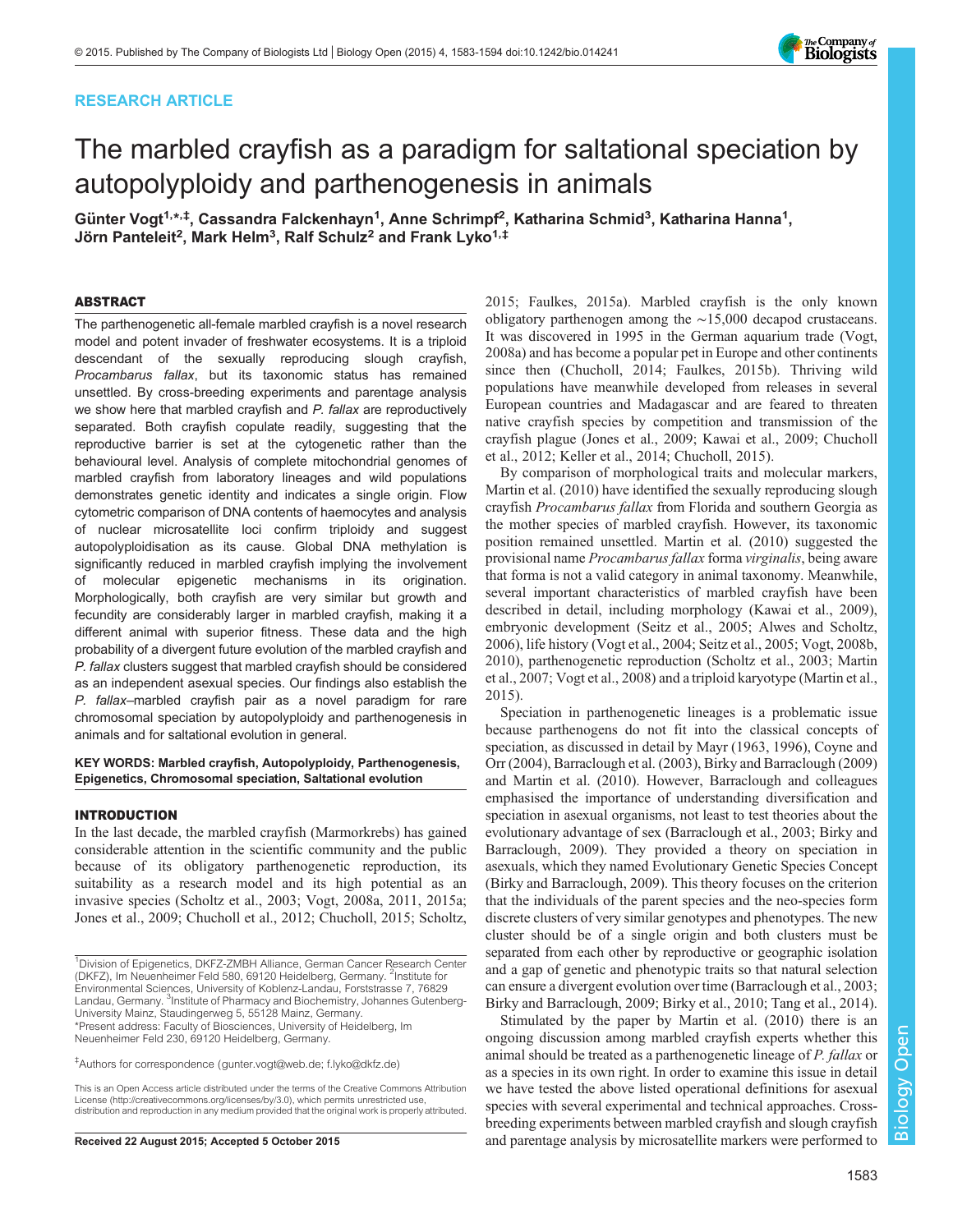test for reproductive isolation. Complete mitochondrial genomes and nuclear microsatellite patterns of marbled crayfish from several laboratory lineages and wild populations were analysed to clarify single origin and to establish its genotypic characteristics. The DNA content of haemocytes, mitochondrial genome sequences and microsatellite patterns were compared between marbled crayfish, P. fallax and the closely related Procambarus alleni to obtain information about the mode of triploidisation of the marbled crayfish. Global DNA methylation was determined to examine the involvement of epigenetic mechanisms in speciation. Finally, taxonomically relevant morphological characters and ecologically and evolutionarily important life history traits were compared to reveal phenotypic differences between the marbled crayfish and P. fallax clusters.

# RESULTS

# Crossbreeding experiments and parentage analysis

Crossbreeding experiments were performed to investigate whether marbled crayfish and *P. fallax* can interbreed and produce viable offspring. Behavioural observations revealed that marbled crayfish females and P. fallax males recognise each other as sexual partners. Courtship and mating behaviour included frontal approach, tearing with the chelipeds, intense sweeping with the antennae, sudden turning of the female and mounting by the male (Fig. 1). This courtship behaviour is also typical of other Procambarus species [\(Gherardi, 2002\)](#page-10-0). P. fallax males copulated with marbled crayfish females in 15 of 21 trials (71%) and with P. fallax females in 6 of 7 trials (86%) (Table 1). In the marbled crayfish  $x P$ . fallax pairs, the first contact was often initiated by the marbled crayfish females. Some matings lasted for more than 1 h. P. fallax males can turn significantly larger marbled crayfish females on the back but are not long enough to simultaneously fix the female's chelipeds and insert the gonopods into the annulus ventralis. P. alleni males copulated neither with P. fallax nor with marbled crayfish females (Table 1) suggesting that they did not recognise them as sexual partners.

We obtained a total of ten clutches from the crossbreeding experiments, eight from crosses of three P. fallax males with eight marbled crayfish females and two from crosses of two *P. fallax* males with two  $P$ . fallax females. Four of the  $P$ . fallax x marbled crayfish clutches and one P. fallax x P. fallax clutch developed into juveniles whereas the others decayed during embryonic development. In the P. fallax x P. fallax clutch we counted 10 females and 9 males at juvenile stage 7, reflecting the typical 1:1 sex ratio of sexually reproducing crayfish ([Reynolds, 2002\)](#page-10-0). In contrast, in the four marbled crayfish  $x$  P. fallax batches the 6, 12, 61 and 93 analysed stage 7 offspring were all females indicating reproduction by parthenogenesis.

The progeny of our crossbreeding experiments were also investigated by microsatellite analysis to further clarify parentage. Microsatellite analysis is an established approach to assess parentage and geographic structuring in crayfish populations and to identify clonal lineages, triploids and hybrids ([Walker et al.,](#page-11-0)



Fig. 1. Mating of a marbled crayfish female with a P. fallax male. The male (top) holds the female firmly with the chelipeds and ischial hooks and his gonopods are plugged into the female's spermatheca.

[2002; Williams et al., 2010](#page-11-0); [Bai et al., 2011;](#page-9-0) [Thielsch et al., 2012\)](#page-11-0). Of the five primer pairs tested, three revealed PCR products that could be used for fragment length determination in marbled crayfish and P. fallax, namely PclG-02, PclG-04 and PclG-26. PclG-02 and PclG-26 were polymorphic and thus suitable for parentage testing. The microsatellite allele combinations in the analysed family groups of marbled crayfish females  $1-4 \times P$ . *fallax* male 1 were identical between mothers and offspring, namely 267 bp/271 bp/303 bp at locus PclG-02 and 189 bp/191 bp at locus PclG-26, but differed from the allele combination of the male that was 255 bp/267 bp and 185 bp/207 bp, respectively ([Table 2](#page-2-0)). All measurements were repeated at least twice, and in the case of the unusual PclG-02 marker up to five times per specimen. Our data indicate that the male did not contribute to the genome of the offspring and that the progeny is the product of apomictic parthenogenesis. The microsatellite patterns were not only identical between mother and offspring but also between the four batches ([Table 2\)](#page-2-0) demonstrating clonality of all marbled crayfish from our laboratory.

The *P. fallax* male  $1 \times P$ . *fallax* female 1 family was used as a positive control. Analysis of locus PclG-26 revealed the allele combinations 185 bp/207 bp in the father, 179 bp/185 bp in the mother and 179 bp/185 bp  $(2\times)$ , 179 bp/207 bp  $(4\times)$ , 185 bp/ 185 bp  $(4\times)$  and 185 bp/207 bp  $(4\times)$  in the 14 offspring. These data indicate Mendelian segregation and demonstrate that both parents contributed equally to the genome of the offspring, as is expected for sexually reproducing species.

# Single origin and clonality of marbled crayfish populations

For a more detailed genetic analysis of marbled crayfish, we established complete mitochondrial genome sequences of specimens from our Heidelberg and Petshop lineages and from wild populations of Lake Moosweiher (Germany) and Madagascar by high-coverage shotgun sequencing and sequence mapping.

Biology Open

| Table 1. Crossbreeding experiments between marbled crayfish, P. fallax and P. alleni |  |  |  |
|--------------------------------------------------------------------------------------|--|--|--|
|                                                                                      |  |  |  |

|             | Marbled crayfish females |          |          |          |                |   |          |                     |         |          |    |          |          | P. fallax females |                |                |                |          |                |
|-------------|--------------------------|----------|----------|----------|----------------|---|----------|---------------------|---------|----------|----|----------|----------|-------------------|----------------|----------------|----------------|----------|----------------|
| Males       |                          |          |          | 4        | $\mathbf b$    | 6 |          | 8                   | 9       | 10       | 11 | 12       | 13       | 14                | P <sub>1</sub> | P <sub>2</sub> | P <sub>3</sub> | P4       | P <sub>5</sub> |
| P. fallax 1 | $\times$                 | $\times$ | $\times$ | $\times$ | $\times\times$ |   | $\times$ | $x \circ$           | $\circ$ | $\times$ |    | $\times$ |          | $\circ$           | $\times$       | $\times$       |                |          | $\times$       |
| P. fallax 2 |                          |          |          |          |                |   | $\times$ |                     | $\circ$ | $\times$ | O  | $\times$ |          |                   |                |                | O              | $\times$ |                |
| P. fallax 3 |                          |          |          |          |                |   |          | $\times$            |         |          |    |          | $\times$ |                   |                | $\times$       |                |          | $\times$       |
| P. alleni 1 |                          |          |          |          | Ο              |   | $\circ$  | $\circlearrowright$ |         |          |    |          |          |                   |                |                |                |          | $\circ$        |
| P. alleni 2 |                          |          |          |          |                |   | $\circ$  | $\circlearrowright$ |         |          |    |          |          |                   |                |                |                |          | $\circ$        |

×: mating; ○: no mating; two symbols: results from two trials.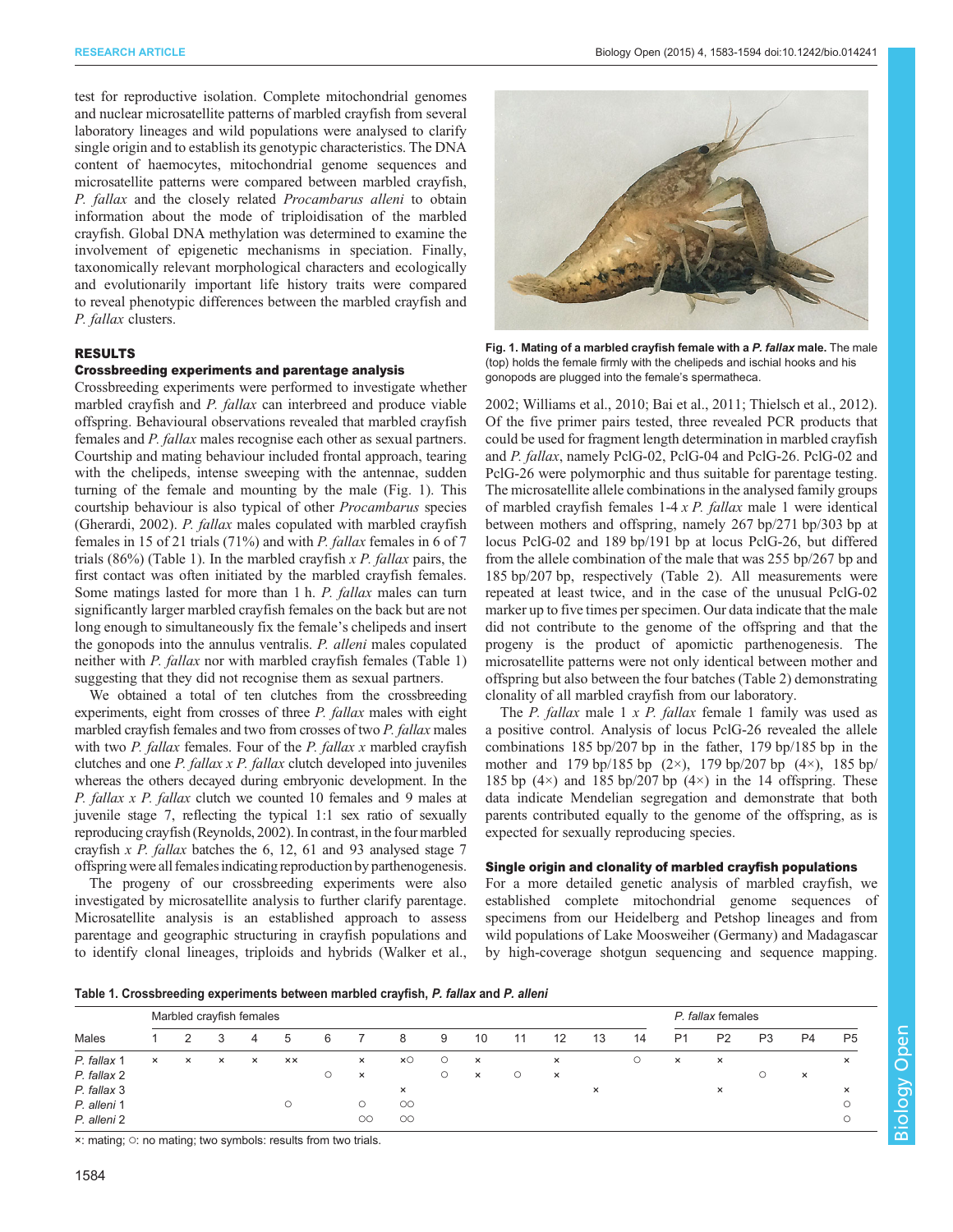# <span id="page-2-0"></span>Table 2. Parentage analysis in crossbreeds of marbled crayfish x P. fallax

|                               | Microsatellite loci |         |  |  |  |
|-------------------------------|---------------------|---------|--|--|--|
| Specimens                     | PcIG-02             | PcIG-26 |  |  |  |
| P. fallax father 1            | 255/267             | 185/207 |  |  |  |
| Marbled crayfish mothers 1-4  | 267/271/303         | 189/191 |  |  |  |
| Offspring of mother 1 $(n=6)$ | 267/271/303         | 189/191 |  |  |  |
| Offspring of mother $2(n=5)$  | 267/271/303         | 189/191 |  |  |  |
| Offspring of mother $3(n=6)$  | 267/271/303         | 189/191 |  |  |  |
| Offspring of mother 4 $(n=3)$ | 267/271/303         | 189/191 |  |  |  |

Values indicate fragment lengths in base pairs.

Remarkably, these mitochondrial genome sequences were completely identical (Fig. 2), thus confirming the clonal nature of the tested populations and their single origin. Comparison of our sequences with the mitochondrial genome sequence of marbled crayfish published earlier by [Shen et al. \(2013\)](#page-11-0) revealed six scattered mismatches and major differences in one fragment ranging from position 4600 to 5500. These differences are probably related to technical issues because [Shen et al. \(2013\)](#page-11-0) used PCR-based methods and primer walking single/double strands sequencing whereas we used next-generation sequencing with a sequencing coverage per nucleotide of >100×.

We also established complete mitochondrial genome sequences for *P. fallax* and *P. alleni*. Analysis of the mitochondrial 12S rRNA, 16S rRNA and cytochrome oxidase subunit I genes have earlier indicated a close relationship between marbled crayfish and these species [\(Scholtz et al., 2003; Jones et al., 2009; Martin et al., 2010\)](#page-10-0). P. alleni occurs sympatrically with P. fallax in many locations in Florida [\(Hendrix and Loftus, 2000\)](#page-10-0) and was therefore regarded as a candidate that might have contributed to the origination of marbled crayfish by hybridisation with P. fallax ([Martin, 2015](#page-10-0)). Sequence comparison revealed 144 single nucleotide polymorphisms (SNPs) between marbled crayfish and P. fallax but 1165 SNPs between marbled crayfish and P. alleni (Fig. 2). Interestingly, these SNPs were not evenly distributed over the mitochondrial genome, which explains why in the study by [Martin et al. \(2010\)](#page-10-0) small genetic differences between marbled crayfish and P. fallax were detected in the cytochrome oxidase subunit  $I$  gene but not in the  $12S$  rRNA gene. Our results confirm the close genetic relationship between marbled crayfish and P. fallax and a greater distance towards P. alleni.

The single origin and clonality of marbled crayfish from the laboratory and the wild was further confirmed by the analysis of microsatellite loci PclG-02, PclG-04 and PclG-26 in 24 specimens from our laboratory lineages (see parentage analysis), six specimens from a stable wild population in Lake Moosweiher ([Chucholl and](#page-9-0) [Pfeiffer, 2010](#page-9-0)) and one specimen from Madagascar [\(Jones et al.,](#page-10-0) [2009\)](#page-10-0). All these marbled crayfish showed the same microsatellite patterns, namely the allele associations 267 bp/271 bp/303 bp at locus PclG-02, 159 bp at PclG-04 and 189 bp/191 bp at PclG-26. The fragment lengths of the alleles of locus PclG-02 overlapped in marbled crayfish (267-303 bp) and P. fallax (239-267 bp) but were longer in P. alleni (329-384 bp) and shorter in P. clarkii (211-228 bp). Marbled crayfish shared two of six alleles with P. fallax, namely 267 bp at locus PclG-02 and 159 bp at locus PclG-04, but none with the other species thus confirming the particularly close relationship between P. fallax and marbled crayfish.

#### Ploidy status of marbled crayfish

[Martin et al. \(2015\)](#page-10-0) recently used karyological analysis to demonstrate that marbled crayfish has a triploid genome. Our microsatellite analysis confirms this finding. Marbled crayfish generally have the allele association 267 bp/271 bp/303 bp at locus PclG-02 [\(Fig. 3A](#page-3-0)), whereas P. fallax, P. alleni and P. clarkii have one or two alleles at this locus, which is consistent with diploidy and sexual reproduction. In an earlier paper, [Martin et al. \(2007\)](#page-10-0) have also analysed locus PclG-02 and reported only two alleles of 267 bp and 271 bp. However, a recent re-examination of their material confirmed the presence of the third 303 bp allele (G. Scholtz, personal communication).

We further corroborated triploidy in marbled crayfish by flow cytometric measurement of the DNA content of haemocytes in marbled crayfish and *P. fallax*. Haemocytes are particularly suitable for this purpose because they are devoid of somatic polyploidisation [\(Allen, 1983\)](#page-9-0). Our results showed a significant 1.4-fold higher DNA content in the blood cells of marbled crayfish ([Fig. 3](#page-3-0)B), which is consistent with triploidy.

# Comparison of DNA methylation between marbled crayfish and Procambarus fallax

In order to test if the marbled crayfish and P. fallax clusters also differ with respect to epigenetic markers we determined global DNA methylation by mass spectrometry in identically raised and age and size-matched representatives of both crayfish. DNA methylation represents a widely conserved epigenetic mark that is often associated with polyphenism and adaptive phenotypic changes ([Jaenisch and Bird, 2003](#page-10-0); [Lyko and Maleszka, 2011\)](#page-10-0).





Biology Open

Biology

Open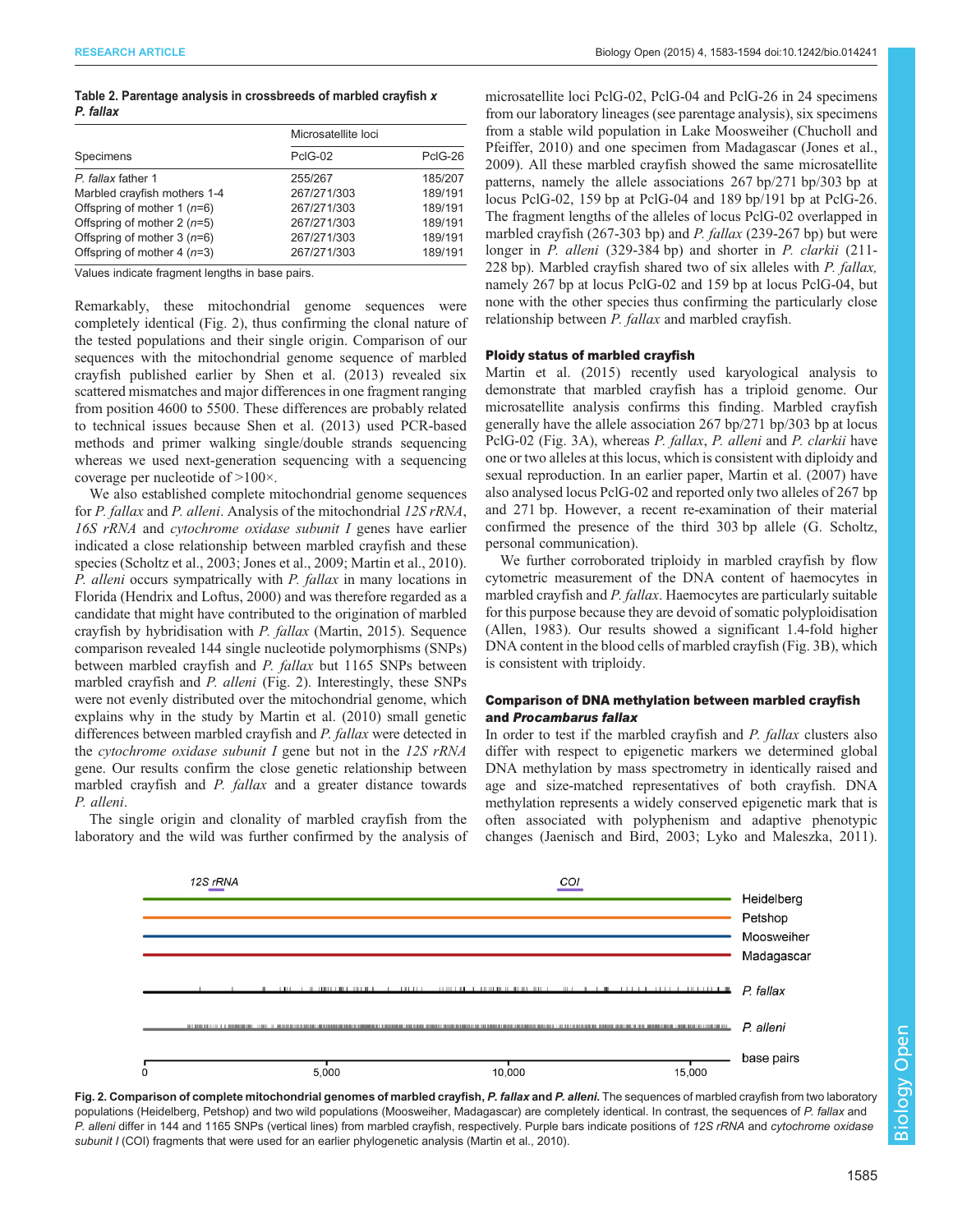<span id="page-3-0"></span>

Fig. 3. Ploidy status of the marbled crayfish genome. (A) Microsatellite locus PclG-02 in marbled crayfish showing a combination of three alleles of 267 bp, 271 bp and 303 bp fragment length. (B) Flow cytometry of haemocytes of P. fallax (Pf) and marbled crayfish (mc) revealing an approximately 1.4 fold increased DNA content in marbled crayfish. The right panel shows the means± standard deviations (s.d.) of two biological and three technical replicates. Differences are highly significant (P=1.33×10<sup>-7</sup>, Welsh two-sided t-test).

Comparison of three whole juveniles and selected organs (hepatopancreas, abdominal musculature and ovary) of three adults revealed a consistently and highly significantly reduced level of DNA methylation in marbled crayfish when compared to P. fallax (Fig. 4). The ten P. fallax samples together had a DNA methylation level of 2.93±0.15% (mean±standard deviation) whereas the ten marbled crayfish samples together had a level of only 2.40±0.08%. These results suggest that marbled crayfish have a considerably different DNA methylation pattern.

# Comparison of morphological characters between marbled crayfish and P. fallax

Comparison of the most relevant taxonomic characters of cambarid females ([Hobbs, 1972, 1981](#page-10-0), [1989](#page-10-0)) between marbled crayfish and P. fallax corroborated the high degree of morphological similarity between the two crayfish as previously established by [Kawai et al.](#page-10-0) [\(2009\)](#page-10-0) and [Martin et al. \(2010\)](#page-10-0). The diagnostically most meaningful trait in females of the genus Procambarus is the annulus ventralis, which is bell-shaped with a tilted S-shaped sinus in both marbled crayfish and P. fallax ([Fig. 5A](#page-4-0),B). This typical form is not found in other Procambarus species [\(Hobbs, 1989](#page-10-0)) as best exemplified by the differently shaped sperm receptacle of the closely related P. alleni [\(Fig. 5C](#page-4-0)). The areola, an unpaired structure on the dorsal midline of the carapace, is also very similar in marbled crayfish and P. fallax with respect to shape and length-to-width proportion [\(Fig. 5](#page-4-0)D,E). The same holds for the cheliped chelae, which closely resemble each other in both crayfish with respect to shape, dentation and setation ([Fig. 5](#page-4-0)F,G), and the coloration pattern, which consists of distinct marmorated spots and dark dorsolateral stripes on the carapace and pleon [\(Fig. 5H](#page-4-0),I). Size, form and coloration of the marmoration spots are highly variable not only in the sexually reproducing P. fallax but also in the genetically uniform marbled

crayfish, which is a result of stochastic developmental variation [\(Vogt et al., 2008; Vogt, 2015b\)](#page-11-0).

# Comparison of life history traits between marbled crayfish and P. fallax

In contrast to the morphological characters, life history features like growth and fecundity are markedly different between marbled crayfish and P. fallax. [Fig. 6](#page-5-0) gives an example for differences in the speed of growth between identically raised laboratory populations of the same age. At day 250 after hatching, when the first females in both crayfish had reached sexual maturity, mean body weight was almost twice as large in marbled crayfish as in P. fallax females.

Maximum body and clutch sizes were also markedly higher in marbled crayfish. The largest specimen in our laboratory had a carapace length (CL) of 4.9 cm, a total length (TL) of 10.3 cm and a body weight of 30.1 g ([Fig. 7A](#page-6-0)). In the wild, the largest of the 1084 marbled crayfish measured ([Jones et al., 2009](#page-10-0); [Kawai et al., 2009](#page-10-0); [Chucholl and Pfeiffer, 2010](#page-9-0); M. Pfeiffer and C. Chucholl, personal communication) was found in Lake Moosweiher and had a CL of 4.9 cm and a weight of 32.0 g ([Chucholl and Pfeiffer, 2010\)](#page-9-0). In contrast, the largest of the 4710 wild P. fallax examined ([Hobbs,](#page-10-0) [1942, 1981](#page-10-0); [Hendrix et al., 2000](#page-10-0); C. van der Heiden, PhD thesis, Florida Atlantic University, 2012) had a CL of only 3.4 cm, corresponding to a TL of 7.4 cm and a weight of approximately 11.5 g. The largest clutches of marbled crayfish in the laboratory and the wild consisted of 731 eggs [\(Fig. 7B](#page-6-0)) and 724 eggs [\(Chucholl](#page-9-0) [and Pfeiffer, 2010](#page-9-0)), respectively, which is 5.6 fold higher than the largest clutch of 130 eggs reported for P. fallax in literature [\(Hendrix](#page-10-0) [et al., 2000;](#page-10-0) P. G. VanArman, PhD thesis, Nova Southeastern University, 2003). The analysis of life history features of the slough crayfish by [van der Heiden \(PhD thesis, Florida Atlantic University,](#page-11-0) [2012\)](#page-11-0) corroborated that P. fallax reaches only rarely a size of more than 6.5 cm TL.

The differences in growth and fecundity between marbled crayfish and P. fallax were also confirmed by the re-analysis of published data for egg-carrying females from comparable climatic regions. Ovigerous marbled crayfish from Madagascar had a mean CL of 3.5 cm, a mean TL of 7.4 cm and a mean clutch size of 300 eggs ([Jones et al., 2009](#page-10-0)), whereas ovigerous P. fallax from the Everglades National Park in Florida had a mean CL of 1.8 cm, a mean TL of 3.8 cm and a mean clutch size of 41 eggs only [\(Hendrix](#page-10-0) [et al., 2000\)](#page-10-0), indicating that body size and fecundity is significantly increased in marbled crayfish [\(Fig. 7C](#page-6-0),D). These findings identify important phenotypic differences between marbled crayfish and P. fallax that have not been recognised previously.



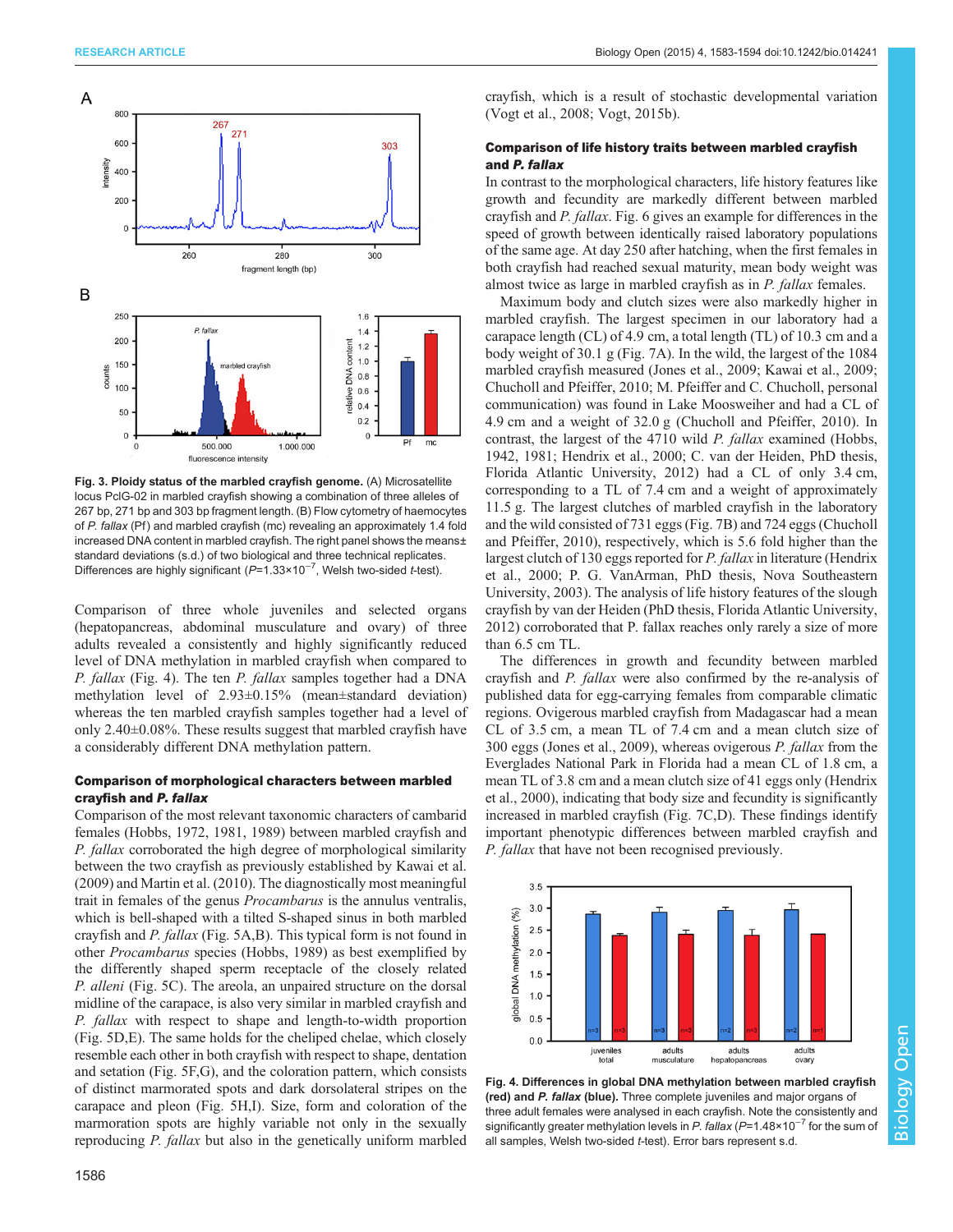<span id="page-4-0"></span>

## Fig. 5. Comparison of morphological characters between marbled crayfish and P. fallax. (A) Annulus ventralis from exuvia of marbled crayfish. (B) Annulus ventralis of P. fallax. (C) Annulus ventralis of P. alleni. Note striking structural difference to sperm receptacles of marbled crayfish and P. fallax. (D) Areola of marbled crayfish. (E) Areola of P. fallax. (F) Left cheliped of marbled crayfish of 8.4 cm TL. (G) Left cheliped of P. fallax female of 4.7 cm TL. Form, dentation and setation of the chelae are very similar in both species. (H) Coloration of cephalothorax in marbled crayfish. (I) Coloration of cephalothorax in P. fallax male (photo: C. Lukhaup).

# **DISCUSSION**

Our results demonstrate that marbled crayfish meets all the criteria for asexual speciation, as formalised by [Barraclough et al. \(2003\)](#page-9-0) and [Birky and Barraclough \(2009\):](#page-9-0) 1) The marbled crayfish is separated from its mother species, P. fallax, by reproductive isolation, significant genomic and epigenetic differences and superior life history traits; 2) Our data support a single origin of all marbled crayfish; 3) All populations known to date live outside the natural range of P. fallax, suggesting geographical isolation; and 4) All marbled crayfish populations are unified in one cluster by common phenotypic, genetic and epigenetic characteristics, despite their broad geographical distribution. These commonalities and the differences towards P. fallax make it very likely that the marbled crayfish and slough crayfish clusters will evolve differently, which is the main criterion for erecting an asexual species ([Birky and](#page-9-0) [Barraclough, 2009](#page-9-0)). As such, marbled crayfish should be considered as an independent species for which we propose the name Procambarus virginalis, as previously suggested by [Martin](#page-10-0) [et al. \(2010\).](#page-10-0) The formal description as a new species will be detailed in a separate publication.

Marbled crayfish appeared first in 1995 in the German aquarium trade. Thereafter, aquarists have propagated it in captivity, and since about 2003, releases have resulted in the establishment of thriving wild populations in Central Europe and Madagascar [\(Jones et al.,](#page-10-0)

[2009; Kawai et al., 2009;](#page-10-0) [Chucholl and Pfeiffer, 2010](#page-9-0); [Chucholl](#page-9-0) [et al., 2012](#page-9-0); [Chucholl, 2015](#page-9-0); [Faulkes, 2015a](#page-9-0)). The 'megapopulation' ([Martin, 2015\)](#page-10-0) in innumerable aquarium tanks on various continents and the known wild populations are apparently all descendants of the single clone or single individual that was introduced in Germany in 1995. Our results confirm this single origin by demonstrating the identity of the mitochondrial genomes and microsatellite patterns in samples of captive and wild populations. One of the samples analysed in our study, the Heidelberg specimen, can be directly traced back to the year 1995 and to the oldest marbled crayfish for which written records exist (F. Steuerwald, personal communication).

It is unknown whether marbled crayfish emerged in the natural range of P. fallax or in captivity. [Scholtz \(2015\)](#page-10-0), [Faulkes \(2015a\)](#page-9-0) and [Martin \(2015\)](#page-10-0) summarised possible scenarios for the first alternative including hybridisation with coexisting Procambarus species and geographic parthenogenesis. These authors and [Chucholl \(2015\)](#page-9-0) also stressed that in captivity there were many more candidates for hybridisation than the naturally coexisting six Procambarus species [\(Hobbs, 1942](#page-10-0), [1981](#page-10-0)) because crayfish were popular pets already in the 1990s. [Faulkes \(2015a\)](#page-9-0) emphasised that all surveys on P. fallax in Florida and southern Georgia revealed males and females arguing against the presence of marbled crayfish populations in the natural range of P. fallax. Moreover, none of the publications on wild P. fallax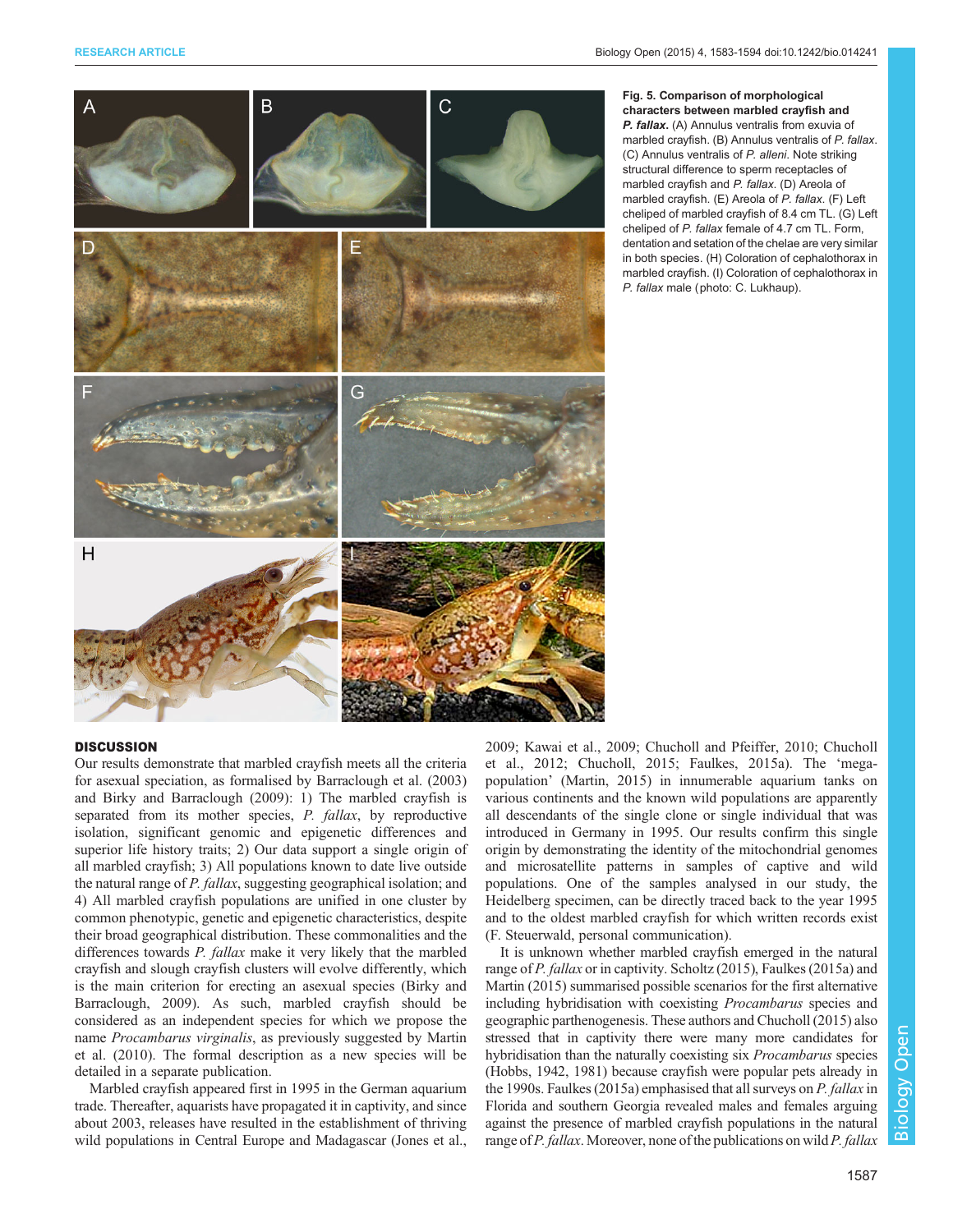<span id="page-5-0"></span>

Fig. 6. Comparison of growth between marbled crayfish and P. fallax. The three groups were reared for 250 days at 20°C under identical conditions and fed with the same food ad libitum. The differences between marbled crayfish and *P. fallax* females are highly significant (asterisks; *P*=2.06×10<sup>−5</sup>; Welsh two-sided t-test). Error bars represent s.d.

[\(Hobbs, 1942](#page-10-0), [1981](#page-10-0); [Hendrix and Loftus, 2000](#page-10-0); [Hendrix et al., 2000](#page-10-0); P. G. VanArman, PhD thesis, Nova Southeastern University, 2003; C. van der Heiden, PhD thesis, Florida Atlantic University, 2012) mentioned specimens above 7.4 cm TL, which would again argue for the absence of primary populations of marbled crayfish. In sympatric populations, small and medium-sized marbled crayfish and P. fallax females would be indistinguishable by morphological criteria alone. However, marbled crayfish could now be identified by the use of genetic markers. Particularly useful is the highly specific tri-allelic microsatellite locus PclG-02, which could be assayed in large samples with reasonable expenditure. However, time for the detection of primary populations may be limited because marbled crayfish are already widespread in American aquaria [\(Faulkes, 2015b](#page-9-0)) and their release into the natural range of P. fallax would render the search for primary populations of marbled crayfish impossible.

Our crossbreeding experiments with marbled crayfish, P. fallax and P. alleni revealed that marbled crayfish and P. fallax still recognise each other as sexual partners but not marbled crayfish and P. alleni. Recognition of sexual partners in crayfish is mainly based on chemical signatures of the urine but may also include visual and tactile cues [\(Gherardi, 2002; Reynolds, 2002\)](#page-10-0). Marbled crayfish and P. fallax copulate readily with each other but the progeny of such matings are pure marbled crayfish resulting from parthenogenesis. These findings demonstrate reproductive isolation and suggest that the reproductive barrier is set at the cytogenetic rather than the behavioural level. Mechanical barriers can be largely excluded because the sperm receptacles are structurally very similar in marbled crayfish and *P. fallax* as shown in [Fig. 5](#page-4-0) and by [Martin et al.](#page-10-0) [\(2010\)](#page-10-0). Moreover, we have repeatedly observed the insertion of the P. fallax male gonopods into the annulus ventralis of marbled crayfish. We attempted to directly prove sperm transfer by examining moulted sperm receptacles of females that had successfully produced offspring. However, we did not find any sperm remnants in these marbled crayfish or *P. fallax* females.

The morphological features and microsatellite patterns strongly suggest that marbled crayfish originated by autopolyploidisation and not by hybridisation with a closely related species, which is by far the most frequent cause of triploidy in animals ([Leggatt and](#page-10-0) [Iwama, 2003; Mallet, 2007;](#page-10-0) [Abbott et al., 2013](#page-9-0); [Choleva and Janko,](#page-9-0) [2013](#page-9-0)). Fertile hybrids between two species and backcrosses of the hybrids with the parental species were occasionally observed in wild cambarid crayfish inclusive of the genus Procambarus ([Cesaroni](#page-9-0) [et al., 1992](#page-9-0); [Perry et al., 2001a;](#page-10-0) [Zuber et al., 2012](#page-11-0)). Such hybrids are clearly recognisable because of their intermediate morphological characters and genetic signatures [\(Perry et al., 2001b;](#page-10-0) [Zuber et al.,](#page-11-0)

[2012\)](#page-11-0). However, marbled crayfish do not show morphological hybrid features [\(Kawai et al., 2009](#page-10-0); [Martin et al., 2010](#page-10-0); this study) and there is also no evidence for hybridisation on the genetic level and no strong bias towards heterozygosity in the microsatellite pattern, which would be typical for hybrids ([Soltis and Soltis, 2000](#page-11-0); [Alves et al., 2001\)](#page-9-0). Of the seven microsatellite loci that were investigated in marbled crayfish so far, three were homozygous and four were heterozygous [\(Martin et al., 2007;](#page-10-0) [Vogt et al., 2008](#page-11-0); this study), thus largely excluding allopolyploidisation for marbled crayfish. Furthermore, Martin and colleagues have recently shown that the nuclear elongation factor 2 (EF-2) genes are identical in marbled crayfish and P. fallax but differ from other Procambarus species like P. alleni, P. clarkii, P. acutus and P. liberorum [\(Martin](#page-10-0) [et al., 2015\)](#page-10-0). These findings provide additional support for the origin of marbled crayfish by autopolyploidisation.

The combination of three different alleles per locus, as observed for PclG-02 in marbled crayfish, could be most easily explained by hybridisation. However, this pattern can also occur in autopolyploids, namely when an unreduced diploid egg with dimorphic alleles is fertilised by a sperm from the same species, or alternatively, by simultaneous fertilisation of a haploid egg by two sperms with different alleles. In shrimp, fish and bivalve aquaculture, such autopolyploid triploids are artificially produced by the prevention of polar body I extrusion in fertilised eggs either by an abrupt temperature shock or chemicals like 6 dimethylaminopurine [\(Sellars et al., 2006; Piferrer et al., 2009\)](#page-10-0). These triploidisation experiments point to the possibility that marbled crayfish may have arisen in a captive P. fallax female by an accidental heat or cold shock during a sensitive phase of egg development.

The origin of obligatory parthenogenesis in marbled crayfish is probably a by-product of triploidisation but the causal relationship of polyploidy and parthenogenesis is not yet understood [\(Neiman](#page-10-0) [et al., 2005](#page-10-0); [Martin, 2015\)](#page-10-0). Infectious parthenogenesis by the feminising bacterium Wolbachia, which is proven for other crustaceans [\(Cordaux et al., 2012](#page-9-0)), was excluded by the use of molecular probes for the parasite [\(Vogt, 2008a](#page-11-0)). In plants, it was shown that polyploidy per se can have an immediate impact on the reproductive biology of a species ([Levin, 2002\)](#page-10-0). In animals, however, obligatory parthenogenesis is relatively rare. It has been described in a few vertebrate hybrids ([Cuellar, 1974](#page-9-0); [Cole et al.,](#page-9-0) [2010\)](#page-9-0) and in several invertebrate taxa such as bdelloid rotifers, ostracods, cladocerans, mites, grass thrips, stick insects and the gastropod Potamopyrgus antipodarum [\(Suomalainen et al., 1987](#page-11-0); [Mark Welch and Meselson, 2000](#page-10-0); [Birky and Barraclough, 2009](#page-9-0); [Schwander and Crespi, 2009; Neiman et al., 2011;](#page-10-0) [van der Kooi and](#page-11-0) [Schwander, 2014\)](#page-11-0). In most of these cases, the parthenogens are either diploid or allopolyploid. The combination of parthenogenesis and autopolyploidy is much less frequent. Fertile autopolyploid parthenogens are convincingly documented for the freshwater snail Potamopyrgus antipodarum [\(Neiman et al., 2011\)](#page-10-0) and are suspected for some polyploid populations of ostracods [\(Little and](#page-10-0) [Hebert, 1997](#page-10-0)), brine shrimp ([Zhang and King, 1992](#page-11-0)) and scale insects ([Gavrilov-Zimin et al., 2015](#page-9-0)). The polyploid and obligatory parthenogenetic cladoceran lineages are apparently all of hybrid origin ([Dufresne and Hebert, 1995](#page-9-0); [Dufresne, 2011](#page-9-0); [Thielsch et al.,](#page-11-0) [2012\)](#page-11-0), which distinguishes them from marbled crayfish. Furthermore, the artificially produced autopolyploid shrimp and fish are usually sterile ([Sellars et al., 2013](#page-11-0)).

Polyploids often have life history traits that are different from those of the parent species ([Xiang et al., 2006;](#page-11-0) [Lavania et al., 2012](#page-10-0); [Cohen et al., 2013;](#page-9-0) [Krois et al., 2013\)](#page-10-0). Growth, number of offspring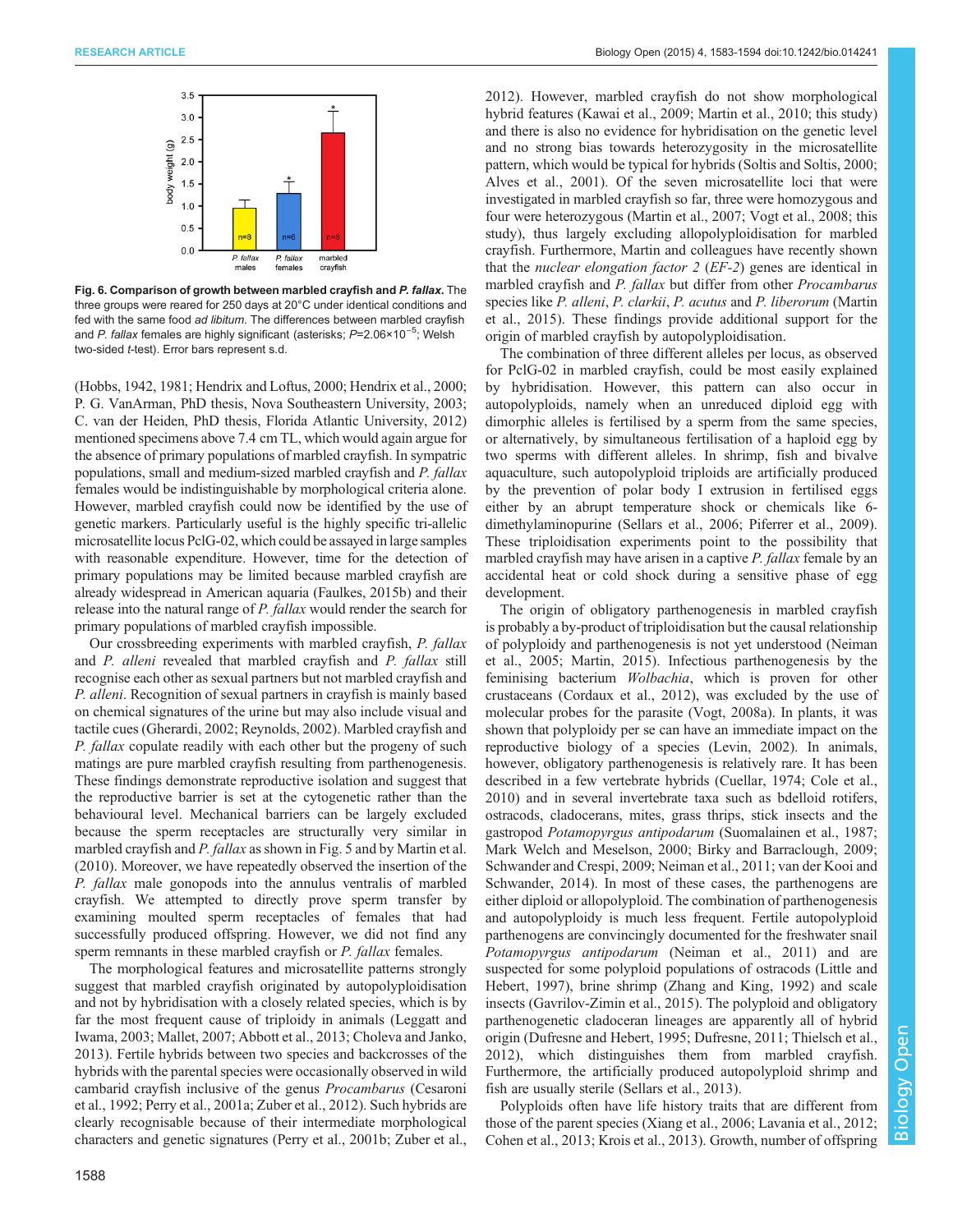<span id="page-6-0"></span>

Fig. 7. Comparison of body size and fecundity between marbled crayfish and P. fallax. (A) Largest marbled crayfish from our laboratory having a total length of 10.3 cm. (B) Clutch of same specimen consisting of 731 eggs. (C) Differences in carapace length between populations of ovigerous marbled crayfish (mc) and P. fallax females (PF) from comparable climatic regions. Data for marbled crayfish (n=57) was obtained in Madagascar ([Jones et al., 2009\)](#page-10-0) and data for P. fallax (n=27) was obtained in Florida [\(Hendrix et al., 2000](#page-10-0)). Horizontal bars indicate ranges and vertical lines indicate mean values (m) and lower and upper range limits. The difference between marbled crayfish and P. fallax females is highly significant as indicated by the P-value. (D) Differences in clutch size between the same populations as in (C). The difference is highly significant as indicated by the P-value. For statistical calculations, the s.d. was taken as half the range, and a Bonferroni adjustment for multiplicity was applied.

and other quantitative traits can either be decreased or increased when compared to the diploid ancestors suggesting that polyploidy can alter life history traits per se. In marbled crayfish, growth, maximum body size and fecundity were significantly increased when compared to  $P$ . fallax, whereas the time of sexual maturity was similar ([Hobbs, 1981; Jones et al., 2009;](#page-10-0) [Chucholl and Pfeiffer,](#page-9-0) [2010](#page-9-0); C. van der Heiden, PhD thesis, Florida Atlantic University, 2012; this study). Longevity may also be increased in marbled crayfish. Maximum age so far recorded is 1610 days in marbled crayfish ([Vogt, 2010](#page-11-0)) and 980 days in P. fallax (Z. Faulkes, personal communication). In allopolyploids, the increase of life history traits is usually explained as the result of heterozygosity, which is well known as heterosis effect or hybrid vigor [\(Comai, 2005;](#page-9-0) [Soltis,](#page-11-0) [2013](#page-11-0)). This explanation is not applicable for autopolyploids because autopolyploidisation enhances only the copy number of already existing genes. However, novel traits do not necessarily require new genes or new developmental pathways to come into being but can instead arise from recruitment of already existing developmental processes into new contexts [\(West-Eberhard, 2003](#page-11-0); [Moczek, 2009](#page-10-0)). Thus, trait alteration in marbled crayfish may have been caused by altered gene dosage, the rearrangement of genenetworks and the modulation of gene expression by changes in epigenetic regulation.

Changes in epigenetic regulation during transition from P. fallax to marbled crayfish can be deduced from the significantly reduced level of global DNA methylation in marbled crayfish. DNA methylation is an epigenetic mechanism that considerably affects plant and animal phenotypes [\(Jaenisch and Bird, 2003;](#page-10-0) [Verhoeven](#page-11-0) [et al., 2010;](#page-11-0) [Lyko and Maleszka, 2011\)](#page-10-0). It is responsive to environmental and genomic stresses including polyploidisation [\(Jaenisch and Bird, 2003\)](#page-10-0) and might thus contribute to speciation in polyploids. In plants, the increase or reduction of global DNA

methylation after autopolyploidisation is well known ([Soltis et al.,](#page-11-0) [2007;](#page-11-0) [Li et al., 2011](#page-10-0)). It is also well established that DNA methylation and other epigenetic mechanisms contribute to the establishment of reproductive barriers [\(Durand et al., 2012](#page-9-0); [Lafon-](#page-10-0)[Placette and Köhler, 2015](#page-10-0)) and the expression of hybrid vigour in allopolyploid plants ([Gao et al., 2014](#page-9-0)). In marbled crayfish, epigenetic mechanisms may thus have been involved in the acquisition of novel fitness traits.

[Chen et al. \(2007\)](#page-9-0) reported that polyploidisation is often accompanied or followed by intense rearrangements in the genome, which stabilise the new lineage. These rearrangements, which are associated with epigenetic changes, can include loss of DNA. For example, in synthetic autopolyploids of annual phlox, Phlox drummondii, an immediate loss of 17% of total DNA has been observed with a further reduction of up to 25% upon the third generation [\(Parisod et al., 2010\)](#page-10-0). Such mechanisms may also have operated during transition from P. fallax to marbled crayfish and might explain why triploid marbled crayfish have only a 1.4-fold rather than the expected 1.5-fold increased DNA content when compared with its diploid mother species.

Marbled crayfish are successful invaders of freshwater ecosystems in Europe and Madagascar threatening native crayfish populations [\(Jones et al., 2009;](#page-10-0) [Chucholl and Pfeiffer, 2010](#page-9-0); [Chucholl et al., 2012; Chucholl, 2015\)](#page-9-0). [Chucholl \(2015\)](#page-9-0) calculated an almost double FI-ISK (Freshwater Invertebrate Invasiveness Scoring Kit) score for marbled crayfish when compared to P. fallax, making it a high risk species for Central Europe. Moreover, [Feria](#page-9-0) [and Faulkes \(2011\)](#page-9-0) predicted with climate and habitat based Species Distribution Models that marbled crayfish could inhabit a larger geographical area than its mother species P. fallax when released in the southern states of the USA, thus illustrating the ecological superiority of marbled crayfish. This high invasive potential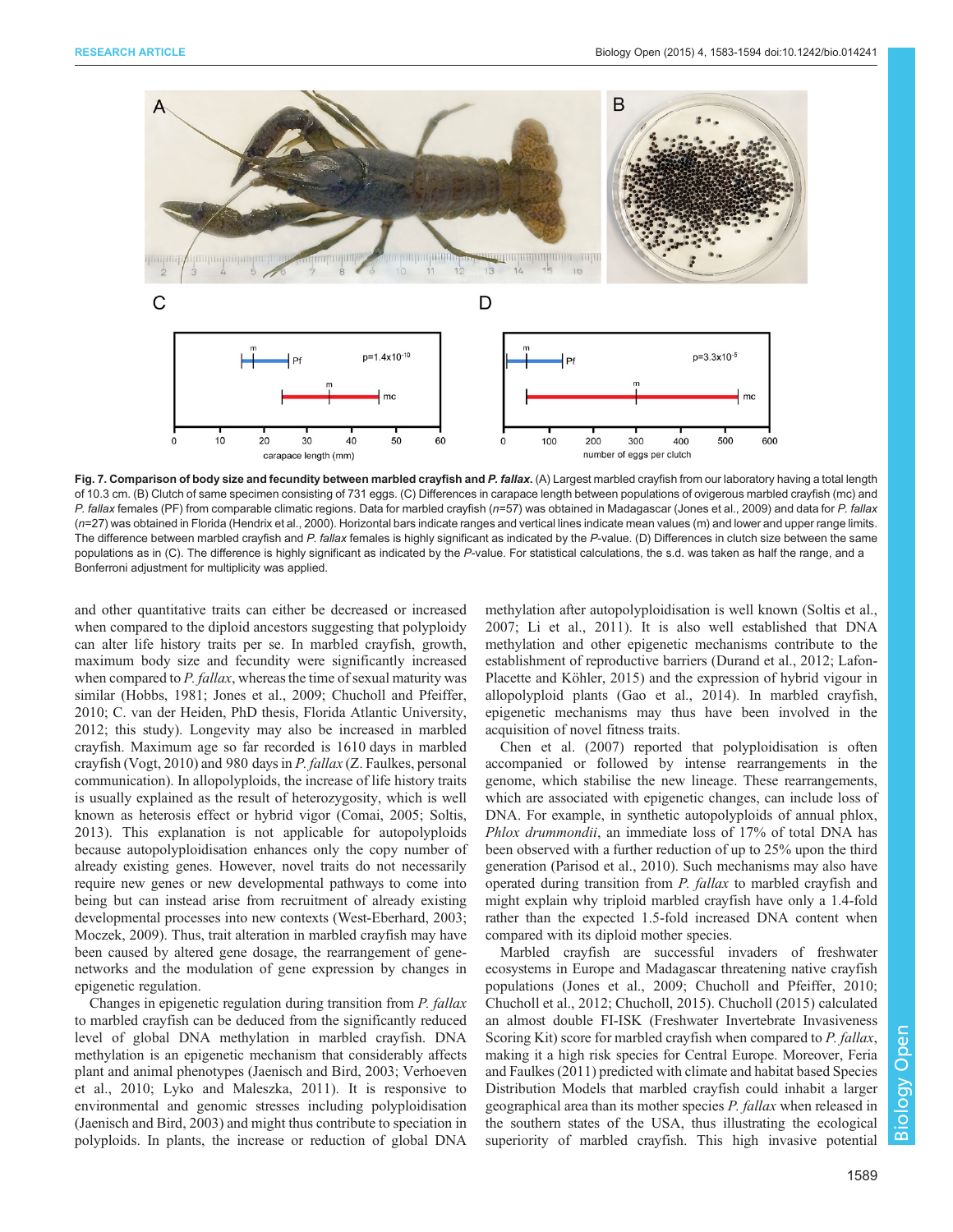probably results from the enhanced fitness traits discussed above and from the saved costs for the production of males, courtship, mating and meiosis.

Evolutionary theory predicts short-term success of parthenogenetic lineages but their long-term extinction ([Bell,](#page-9-0) [1982](#page-9-0); [Neiman et al., 2010; Schwander et al., 2011\)](#page-10-0). The early success is usually explained by the saved costs for male production that can be used for increased growth and fecundity. The long-term extinction is explained by the accumulation of deleterious mutations (Muller's Rachet Hypothesis) and the absence of genetic variability, which impedes resistance against parasites and diseases (Red Queen Hypothesis) and adaptation to complex and changing environments (Tangled Bank Hypothesis) ([Butlin, 2002;](#page-9-0) [Henry et al., 2012](#page-10-0); [Martin, 2015\)](#page-10-0). The short-term success for marbled crayfish is already proven by its rapid expansion ([Jones et al., 2009](#page-10-0); [Chucholl](#page-9-0) [et al., 2012](#page-9-0)), even though the sustainability of this expansion remains to be determined. The dead-end scenario for parthenogenetic lineages seems to apply to most animal parthenogens but not to all. Evolutionarily successful obligatory parthenogenetic examples are the bdelloid rotifers and darwinulid ostracods, often called 'evolutionary scandals', that propagated without sex for about 80-100 million years and generated 360 and 28 species, respectively [\(Butlin, 2002;](#page-9-0) [Mark Welch et al., 2009](#page-10-0); [Schön et al., 2009](#page-10-0)). Furthermore, several parthenogenetic Timema stick-insect lineages have persisted without sexual recombination for more than a million generations [\(Schwander et al., 2011](#page-10-0)). Longterm persistence of parthenogens may be achieved by epigenetic silencing of detrimental mutations and the generation of epigenetic diversity from the same genome, allowing suppression of parasites and environmental adaptation despite genetic uniformity. This epigenetic diversity may be genetically assimilated over time finally leading to a new species [\(Vogt, 2015b\)](#page-11-0).

In the literature, it is controversially discussed whether obligatory parthenogenetic lineages should be taxonomically considered with their parent species or be regarded as independent species ([Soltis](#page-11-0) [et al., 2007\)](#page-11-0). According to the Biological Species Concept [\(Mayr,](#page-10-0) [1963](#page-10-0)) one of the most important criteria of speciation is reproductive isolation. However, this criterion is not applicable for asexuals, because the descendants of each female would have to be regarded as a new species. An asexual species should only be erected if all of the criteria specified by [Birky and Barraclough](#page-9-0) [\(2009\)](#page-9-0) for asexual speciation are met. These are reproductive and/or geographic isolation, single origin of all cluster members, phenotypic, genetic and epigenetic similarity of cluster members and separation from the sexually reproducing mother species by a broad gap in these characteristics. If regular backcrosses occur between the obligatory parthenogens and their parent-species, as is the case in waterflea Daphnia pulex ([Xu et al., 2015\)](#page-11-0), parthenogenetic lineages should not be considered as independent species. Sometimes, a clear taxonomic decision is avoided by summarising the sexually reproducing parent species and their asexual descendants in a 'species complex', particularly in hybridising and backcrossing assemblages. Examples are the Daphnia pulex complex, which includes allopolyploid obligatory parthenogenetic lineages and their diploid mother species [\(Dufresne, 2011](#page-9-0)), and the Carassius auratus complex, which includes diploid, triploid and polyploid fish [\(Bai et al., 2011](#page-9-0)). In ancient asexuals, the consideration of the various parthenogenetic lineages as species is common and cryptic species are increasingly identified [\(Heethoff et al., 2007](#page-10-0); [Mark Welch et al., 2009; Schön](#page-10-0) [et al., 2009; Schwander et al., 2011](#page-10-0)). For example, [Schön et al.](#page-10-0) [\(2012\)](#page-10-0) successfully applied Birky and Barraclough's Evolutionary

Genetic Species Concept to delineate species and to identify cryptic species among morphospecies in obligate parthenogenetic ostracods.

Polyploids and parthenogens are regarded as particularly suitable for the investigation of several puzzling questions in evolutionary biology like the sex paradox ([Bell, 1982\)](#page-9-0), the invasion paradox ([Sax and Brown, 2000\)](#page-10-0) and the role of epigenetics in speciation of clonal organisms ([Vogt, 2015b\)](#page-11-0). [Neiman and](#page-10-0) [Schwander \(2011\)](#page-10-0) emphasised that general insights into the advantages of sex can be generated by taking advantage of parthenogenetic taxa that differ in characteristics such as meiotic versus mitotic offspring production, single versus multiple origin, hybrid versus non-hybrid origin, and ploidy level. They mainly used the snail Potamopyrgus antipodarum as a model to investigate why sexual reproduction is extremely widespread in spite of its presumed costs and how is it maintained [\(Neiman et al., 2005,](#page-10-0) [2010](#page-10-0); Neiman and Schwander, 2011). The advantage of this model is the co-occurrence of sexually reproducing diploids with parthenogenetic autotriploids of multiple origins. Similarly, the Daphnia pulex complex, which includes sexual reproducers, cyclic parthenogens and obligatory parthenogens, has proven particularly valuable to study the adaptation of sexual and asexual breeding systems to habitat and geographical latitude and to identify the genes and molecular mechanisms that are responsible for the sexual-to-asexual transition [\(Hebert and Finston, 2001](#page-10-0); [Eads et al.,](#page-9-0) [2012](#page-9-0); [Tucker et al., 2013](#page-11-0)). In contrast to these examples, the P. fallax-marbled crayfish pair includes only sexually reproducing diploids and autotriploid parthenogens of single origin and genetic identity. This model seems to be particularly suitable to investigate chromosomal speciation, the involvement of epigenetic mechanisms in speciation, and the invasion paradox ([Vogt,](#page-11-0) [2015b\)](#page-11-0). The latter addresses why small genetically uniform or depauperate exotic groups can successfully conquer new environments and displace well-adapted native species [\(Sax and](#page-10-0) [Brown, 2000\)](#page-10-0).

Speciation by autopolyploidisation as observed in the marbled crayfish is a special case of chromosomal speciation that is wellknown in plants ([Soltis et al., 2007](#page-11-0)) but rare in animals. Chromosomal speciation is a complementary concept to the better known speciation by changes in allele frequency distribution and can result in the almost instantaneous production of new species and phenotypic novelty within one generation [\(King, 1993](#page-10-0); [Faria](#page-9-0) [and Navarro, 2010; de Storme and Mason, 2014](#page-9-0)). This 'saltational speciation or 'saltational evolution' ([Theißen, 2009;](#page-11-0) [Rubinoff and](#page-10-0) [Le Roux, 2008](#page-10-0); [Minelli, 2015\)](#page-10-0) has largely been ignored by gradualism-based Modern Synthesis, which may be due to its rarity in animals, the lack of mechanistic understanding and the dearth of suitable models. Marbled crayfish represents a contemporary animal example of autopolyploid speciation, which likely started about 20-30 generations ago. Comparative whole-genome and epigenome sequencing approaches will be required to disentangle the contribution of genetic and epigenetic changes in the speciation of marbled crayfish and to monitor future genetic and epigenetic diversification.

# CONCLUSION

Marbled crayfish can be regarded as a new species that originated from P. fallax by triploidisation and concomitant epigenetic alterations, as shown by our combined morphological, behavioural, genetic and epigenetic study. Marbled crayfish is morphologically very similar to its mother species but has superior fitness traits. Genetic data suggest an instantaneous speciation by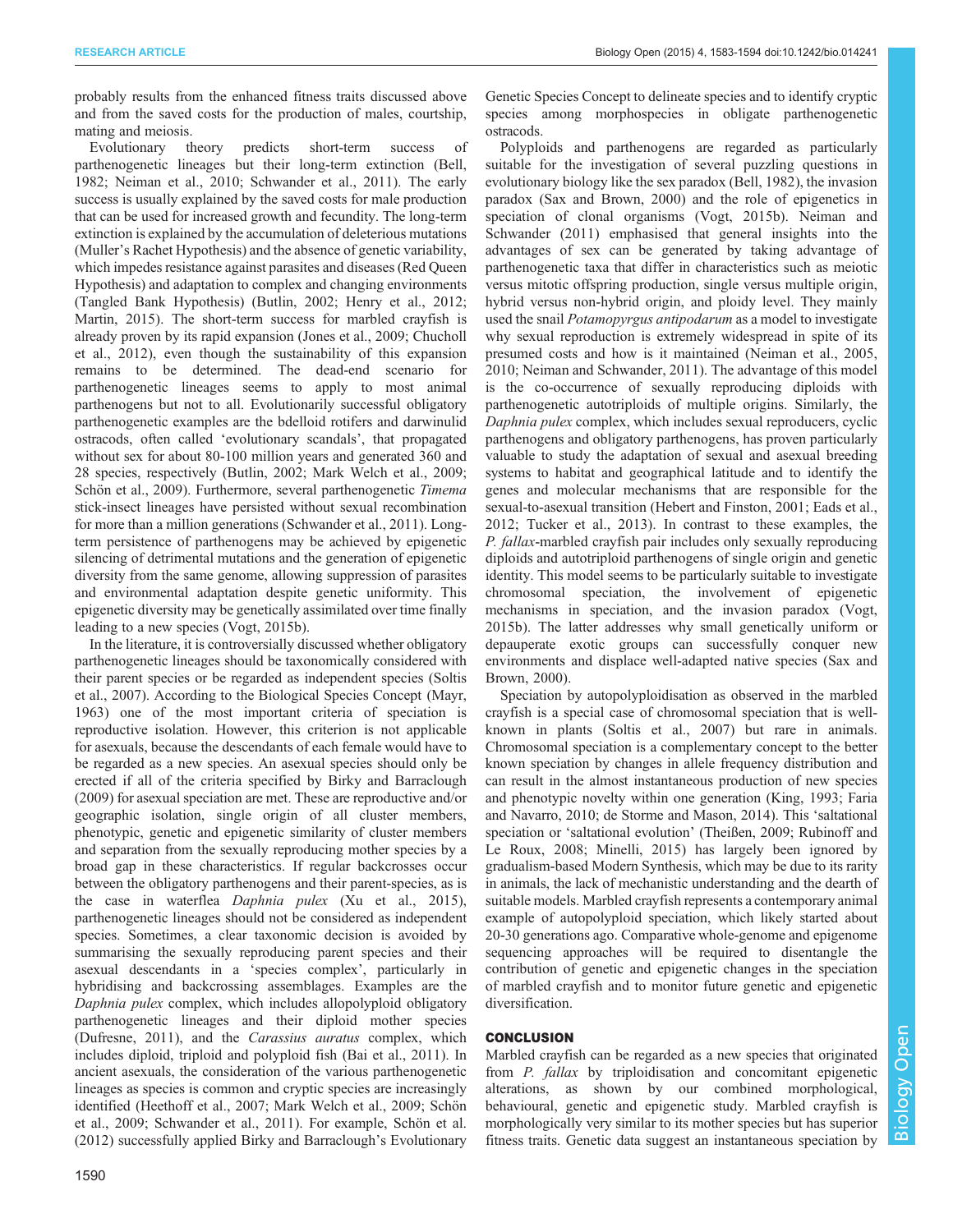autopolyploidisation and parallel change of the mode of reproduction from gonochorism to parthenogenesis. The young evolutionary age of marbled crayfish, which is possibly less than three decades, may offer the possibility to identify key events for this type of speciation. The combination of autopolyploidy and obligate parthenogenesis is common in plants but very rare in animals. Thus, the P. fallax-marbled crayfish pair provides an interesting new model system to study asexual speciation and saltational evolution in animals and to determine how much genetic and epigenetic change is necessary to create a new species.

# MATERIALS AND METHODS

## Animals

The following animals were used: (1) marbled crayfish Procambarus fallax (Hagen, 1870) f. virginalis from our laboratory lineages named 'Heidelberg' and 'Petshop' and from two wild populations in Germany and Madagascar, (2) Procambarus fallax (Hagen, 1870) from our laboratory population and the aquarium trade, (3) Procambarus alleni (Faxon, 1884) from the aquarium trade, and (4) Procambarus clarkii (Girard, 1852) from an invasive Swiss population. The Heidelberg lineage was founded by G.V. in February 2003 from a single female, which originated from the oldest documented marbled crayfish aquarium population founded in 1995 by F. Steuerwald. The Petshop lineage was established by G.V. in February 2004 from a single female purchased in a pet shop. The wild marbled crayfish were from Lake Moosweiher, Germany ( provided by M. Pfeiffer), and a market in Antananarivo, Madagascar ( provided by F. Glaw). Our P. fallax laboratory population was founded in February 2014 by a single pair obtained from the aquarium trade. All laboratory crayfish were raised under the same conditions. Animals were kept either individually or communally in plastic containers of 30×25×20 cm equipped with gravel and shelters. Tap water was used as the water source and replaced once a week. Water temperature was maintained at 20°C. All animals and life stages were fed with TetraWafer Mix pellets. All crayfish experiments were performed by approval of the institutional animal welfare committee, in compliance with local standards and guidelines.

#### Cross-breeding experiments

For the 38 crossbreeding experiments we used three *P. fallax* males with total lengths (TL=tip of rostrum to end of telson) of 3.1-5.2 cm, five P. fallax females with TLs of 3.5-4.2 cm, 14 marbled crayfish females with TLs of 4.0-6.3 cm and two P. alleni males with TLs of 5.1-5.3 cm. All males were in the reproductively competent Form I as indicated by the presence of hooks on the ischia of the 3rd and 4th peraeopods. Eight of the 14 marbled crayfish females and 4 of the 5 P. fallax females had well-developed glair glands on the underside of the pleon indicating ovarian maturity and receptiveness. The behavioural experiments were performed in aquaria with an area of 26×16 cm without shelter. Pairs were observed for 2 h and copulation was regarded as successful when the partners remained in typical copulation position for more than 10 min. Parentage of the offspring was determined by microsatellite analysis.

## Microsatellite analysis

For microsatellite analysis, walking legs of specimens were fixed in 80% ethanol prior to extraction of nuclear DNA with the Blood & Cell Culture DNA Kit (Genomic Tips) from Qiagen (Hilden, Germany). A total of five microsatellite primer pairs were tested. Four of them were originally designed for P. clarkii (PclG-02, PclG-04, PclG-08, PclG-48) ([Belfiore and](#page-9-0) [May, 2000\)](#page-9-0) and one pair (PclG-26) was designed for marbled crayfish based on the P. clarkii sequences [\(Vogt et al., 2008](#page-11-0)). The same microsatellite loci were additionally investigated in P. alleni and P. clarkii. PCR was carried out using a Primus 96 Cycler (Peqlab Biotechnologie, Erlangen, Germany). Fragment analysis was performed on a Beckman Coulter CEQ 8000 eight capillary sequencer (Beckman Coulter, Krefeld, Germany) using the Beckman Coulter DNA Size Standard Kit 400 bp. Loci were scored with GeneMarker, v.2.6 (SoftGenetics, State College, PA, USA).

## Sequencing, assembly and comparison of mitochondrial genomes

For comparison of complete mitochondrial genomes we used two cultured marbled crayfish from the Heidelberg and Petshop lineages, two wild marbled crayfish from Lake Moosweiher and Madagascar, one P. fallax female and one P. alleni female. DNA was isolated from hepatopancreases and abdominal musculature as described above and sequenced on an Illumina HiSeq platform. Read pairs were quality trimmed (quality value  $\geq$ 30, minimum length  $\geq$ 30) and the mitochondrial genome of the Heidelberg animal was assembled by Velvet 2.0 [\(Zerbino and Birney,](#page-11-0) [2008\)](#page-11-0). The sequences of the other specimens were established by mapping against the Heidelberg sequence using Bowtie 2 ([Langmead and Salzberg,](#page-10-0) [2012\)](#page-10-0). For the identification of single nucleotide polymorphisms (SNPs) between the marbled crayfish populations, we used mpileup and bcftools from SAMtools ([Li et al., 2009](#page-10-0)), requiring a quality value >30 for SNP calling. Mitochondrial genome sequences of P. fallax and P. alleni were generated by MITObim 1.6 [\(Hahn et al., 2013](#page-10-0)) using published mitochondrial DNA fragments from P. fallax (FJ619800) and P. alleni (HQ171462, FJ619802, HQ171451) as seed sequences. Mismatches in comparison to marbled crayfish sequences were identified by blastn alignments.

#### Measurement of DNA content by flow cytometry

Flow cytometry was used to determine the DNA content in haemocytes of P. fallax and marbled crayfish. Haemolymph was withdrawn through the articulating membrane between coxa and basis of the chelipeds, mixed 1:1 with crayfish anticoagulant buffer solution (100 mM glucose, 34 mM trisodium citrate, 26 mM citric acid, 15.8 mM EDTA, pH 4.6) and centrifuged for 5 min at 1400 rpm. The pellet was washed and resuspended with 100 µl PBS. Samples were either stored in 10% DMSO at −80°C or immediately used for analysis of the DNA content. For flow cytometry, 4 µl RNase A (Sigma-Aldrich, Munich, Germany) stock solution (50 mg/ml) was added to the samples and incubated for 5 min at room temperature followed by an incubation for 60 min with 5 µl propidium iodide (Life Technologies, Darmstadt, Germany) stock solution (1 mg/ml). The samples were then mixed 1:1 with PBS and the DNA-related fluorescence intensities of single cells were measured on a BD Accuri C6 Cytometer (BD Sciences, Heidelberg, Germany) with blue laser 488 nm and detection filter FL2 585/40 nm.

#### Measurement of global DNA methylation by mass spectrometry

Global DNA methylation was determined in three whole juveniles and selected tissues (hepatopancreas, abdominal musculature and ovary) of three adults of marbled crayfish and P. fallax. Sample preparation and LC-MS/ MS analyses were conducted as previously described [\(Kellner et al., 2014](#page-10-0)) and were performed on an Agilent 1260 LC system connected to an Agilent 6460 TripleQuad mass spectrometer (Agilent, Böblingen, Germany). Briefly, after enzymatic hydrolysis to nucleosides, the samples were spiked with 250 fmol  $[D_3]$ -5-methylcytosine as internal standard. The mass transitions resulting from the loss of desoxyribose (5-methylcytidine: 242 Th $\rightarrow$ 126 Th, [D<sub>3</sub>]-5-methylcytidine: 245 Th $\rightarrow$ 129 Th) by collision induced dissociation (CID) were analysed in dynamic multiple reaction monitoring mode (DMRM). Calibration curves using a stable isotope labelled internal standard were established for quantification of 5-methylcytidine. The linear regressions resulting from the double logarithmic plots were used to correlate the respective signals from LC-MS/MS analysis to known amounts of substance. The yield of detected modification was normalised to guanosine content (as equivalent to cytidine content) because of better signal quality. To assess the amount of guanosine, the areas of the DAD results, gained during the LC analysis, were correlated to their respective amounts of substance in the same way as above.

# Investigation of morphological characters and life history traits

For qualitative comparison of morphological characters between marbled crayfish and P. fallax we used 18 marbled crayfish with TLs of 4.0-8.4 cm and body weights of 1.4-15.2 g and 12 P. fallax females with TLs of 3.6- 5.7 cm and weights of 1.1-4.5 g. We focussed on comparison of annulus ventralis (sperm receptacle), areola of the carapace, cheliped chelae and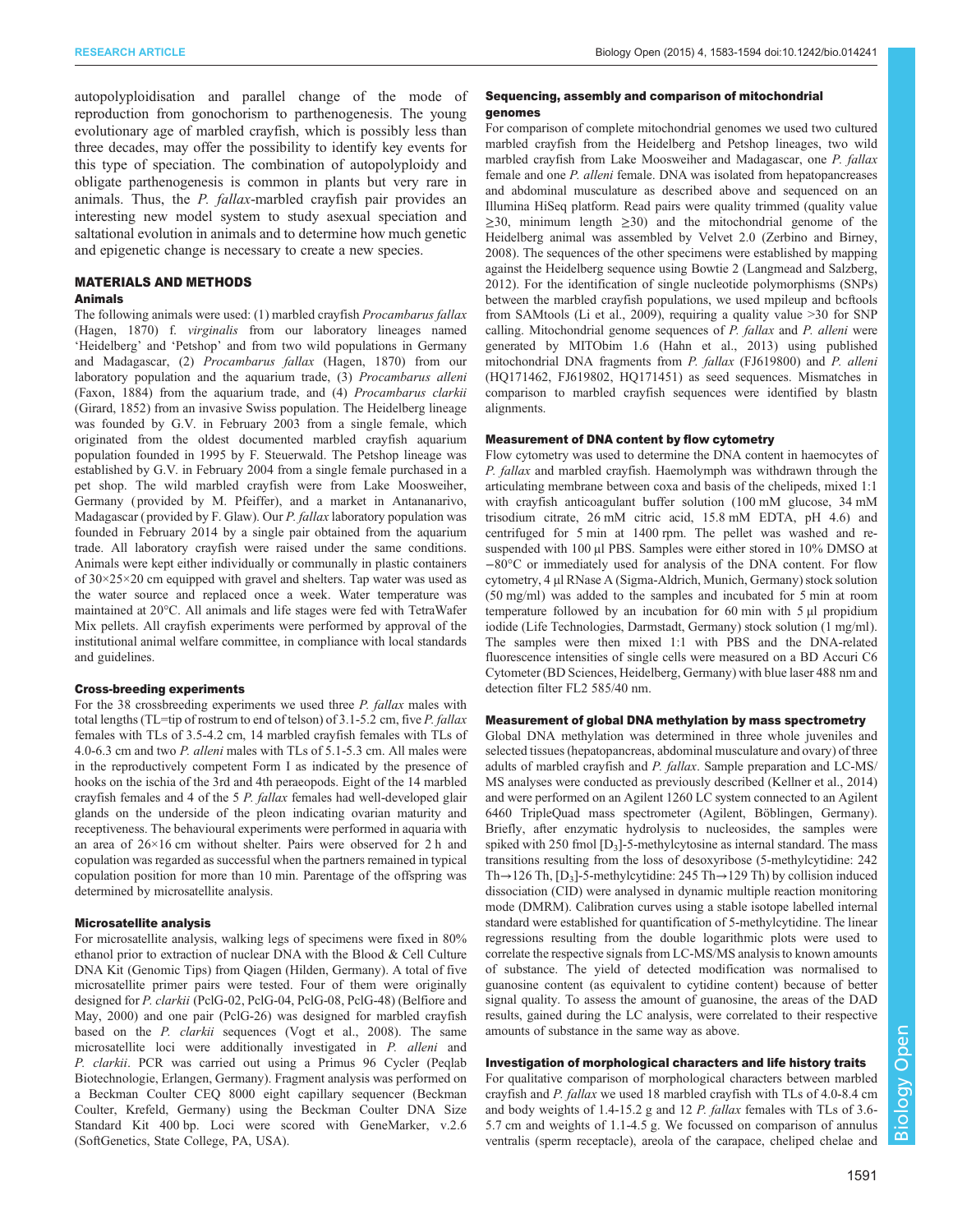<span id="page-9-0"></span>RESEARCH ARTICLE Biology Open (2015) 4, 1583-1594 doi:10.1242/bio.014241

coloration, the taxonomically most relevant characters in female Cambaridae ([Hobbs, 1972](#page-10-0), [1981, 1989](#page-10-0)). For quantitative comparison of life history traits we analysed growth and time of sexual maturity in eight marbled crayfish, six P. fallax females and eight P. fallax males from our laboratory. Each group consisted of batch mates and was communally raised for 250 days under identical conditions. Growth was determined by measurement of carapace length (CL), total length (TL) and body weight. Sexual maturity was deduced from the presence of glair glands. Additionally, we re-analysed published body sizes and clutch sizes of wild marbled crayfish ( $n=57$ ) and P. fallax females ( $n=27$ ) from comparable climatic regions ([Hendrix et al., 2000;](#page-10-0) Jones et al., 2009). The maximum values of these samples were compared with the maximum values of our laboratory population. All quantitative data were statistically analysed using the Welsh two-sided t-test.

## Data accessibility

The mitochondrial DNA sequences have been deposited in GenBank under the accession numbers KT074363, KT074364 and KT074365.

#### Acknowledgements

We thank Michael Pfeiffer (Gobio, March-Hugstetten, Germany) and Christoph Chucholl (Fisheries Research Station Baden-Württemberg, Langenargen, Germany) for providing marbled crayfish from Lake Moosweiher and for information on the biology of marbled crayfish in this lake, Frank Glaw (Bavarian State Collection of Zoology, Munich, Germany) and Miguel Vences (Braunschweig University of Technology, Braunschweig, Germany) for the Madagascar sample, the Swiss Federal Office for the Environment (BAFU, Bern, Switzerland) for the Procambarus clarkii samples, Frank Steuerwald (KABS, Waldsee, Germany) for information on the oldest known marbled crayfish, Chris Lukhaup (Hinterweidenthal, Germany) for [Fig. 5](#page-4-0)i, Thomas Carell (Ludwig-Maximilians-University, Munich, Germany) for providing  $\text{[D}_3\text{]}$ -dm $^5\text{C}$  internal standard for mass spectrometry, Günter Raddatz and Carine Legrand (DKFZ) for statistical help, the DKFZ Flow Cytometry and DKFZ Genomics and Proteomics core facilities for flow cytometry and DNA sequencing services, and Gerhard Scholtz (Humboldt University, Berlin, Germany), Bronwyn W. Williams (North Carolina Museum of Natural Sciences, Raleigh, USA), Zen Faulkes (University of Texas-Pan American, Edinburg, USA) and two anonymous referees for valuable comments.

#### Competing interests

The authors declare no competing or financial interests.

#### Author contributions

G.V. conceived the study, participated in the design of the study, sampled the tissues, performed the cross-breeding experiments and analysed the morphological and life history data; C.F. carried out the assembly and analysis of mitochondrial genome sequences and the determination of DNA contents by flow cytometry; K.H. maintained laboratory crayfish cultures and prepared DNA samples; A.S., J.P. and R.S. performed the analysis of the microsatellite markers; K.S and M.H. carried out the mass spectrometric measurement of DNA methylation; F.L. participated in the design of the study and coordinated the study. G.V. and F.L. wrote the manuscript. All authors revised the manuscript and gave final approval for publication.

#### Funding

This research received no specific grant from any funding agency in the public, commercial or not-for-profit sectors.

#### References

- [Abbott, R., Albach, D., Ansell, S., Arntzen, J. W., Baird, S. J. E., Bierne, N.,](http://dx.doi.org/10.1111/j.1420-9101.2012.02599.x) [Boughman, J., Brelsford, A., Buerkle, C. A., Buggs, R. et al.](http://dx.doi.org/10.1111/j.1420-9101.2012.02599.x) (2013). [Hybridization and speciation.](http://dx.doi.org/10.1111/j.1420-9101.2012.02599.x) J. Evol. Biol. 26, 229-246.
- Allen, S. K. Jr[. \(1983\). Flow cytometry: assaying experimental polyploid fish and](http://dx.doi.org/10.1016/0044-8486(83)90412-X) shellfish. [Aquaculture](http://dx.doi.org/10.1016/0044-8486(83)90412-X) 33, 317-328.
- [Alves, M. J., Coelho, M. M. and Collares-Pereira, M. J.](http://dx.doi.org/10.1023/A:1013783029921) (2001). Evolution in action [through hybridisation and polyploidy in an Iberian freshwater fish: a genetic](http://dx.doi.org/10.1023/A:1013783029921) review. Genetica 111[, 375-385.](http://dx.doi.org/10.1023/A:1013783029921)
- Alwes, F. and Scholtz, G. [\(2006\). Stages and other aspects of the embryology of](http://dx.doi.org/10.1007/s00427-005-0041-8) [the parthenogenetic Marmorkrebs \(Decapoda, Reptantia, Astacida\).](http://dx.doi.org/10.1007/s00427-005-0041-8) Dev. Genes Evol. 216[, 169-184.](http://dx.doi.org/10.1007/s00427-005-0041-8)
- Bai, Z., Liu, F., Li, J. and Yue, G. H. [\(2011\). Identification of triploid individuals and](http://dx.doi.org/10.7150/ijbs.7.279) clonal lines in Carassius auratus [complex using microsatellites.](http://dx.doi.org/10.7150/ijbs.7.279) Int. J. Biol. Sci. 7, [279-285.](http://dx.doi.org/10.7150/ijbs.7.279)
- [Barraclough, T. G., Birky, C. W. Jr and Burt, A.](http://dx.doi.org/10.1111/j.0014-3820.2003.tb00394.x) (2003). Diversification in sexual [and asexual organisms.](http://dx.doi.org/10.1111/j.0014-3820.2003.tb00394.x) Evolution 57, 2166-2172.
- Belfiore, N. M. and May, B. [\(2000\). Variable microsatellite loci in red swamp](http://dx.doi.org/10.1046/j.1365-294X.2000.105339.x) crayfish, Procambarus clarkii[, and their characterization in other crayfish taxa.](http://dx.doi.org/10.1046/j.1365-294X.2000.105339.x) Mol. Ecol. 9[, 2230-2234.](http://dx.doi.org/10.1046/j.1365-294X.2000.105339.x)
- Bell, G. (1982). The Masterpiece of Nature: The Evolution and Genetics of Sexuality. Berkley: University of California Press.
- Birky, C. W. Jr and Barraclough, T. G. (2009). Asexual speciation. In Lost Sex: The Evolutionary Biology of Parthenogenesis (ed. I. Schön, K. Martens and P. van Dijk), pp. 201-216. Dordrecht: Springer.
- [Birky, C. W. Jr, Adams, J., Gemmel, M. and Perry, J.](http://dx.doi.org/10.1371/journal.pone.0010609) (2010). Using population [genetic theory and DNA sequences for species detection and identification in](http://dx.doi.org/10.1371/journal.pone.0010609) [asexual organisms.](http://dx.doi.org/10.1371/journal.pone.0010609) PLoS ONE 5, e10609.
- Butlin, R. [\(2002\). The costs and benefits of sex: new insights from old asexual](http://dx.doi.org/10.1038/nrg749) lineages. [Nat. Rev. Genet.](http://dx.doi.org/10.1038/nrg749) 3, 311-317.
- [Cesaroni, D., Allegrucci, G. and Sbordoni, V.](http://dx.doi.org/10.1046/j.1420-9101.1992.5040643.x) (1992). A narrow hybrid zone [between two crayfish species from a Mexican cave.](http://dx.doi.org/10.1046/j.1420-9101.1992.5040643.x) J. Evol. Biol. 5, 643-659.
- Chen, Z. J., Ha, M. and Soltis, D. [\(2007\). Polyploidy: genome obesity and its](http://dx.doi.org/10.1111/j.1469-8137.2007.02084.x) [consequences.](http://dx.doi.org/10.1111/j.1469-8137.2007.02084.x) New Phytol. 174, 717-720.
- Choleva, L. and Janko, K. [\(2013\). Rise and persistence of animal polyploidy:](http://dx.doi.org/10.1159/000353464) [evolutionary constraints and potential.](http://dx.doi.org/10.1159/000353464) Cytogenet. Genome Res. 140, 151-170.
- Chucholl, C. [\(2014\). Predicting the risk of introduction and establishment of an](http://dx.doi.org/10.3391/mbi.2014.5.4.01) [exotic aquarium animal in Europe: insights from one decade of Marmorkrebs](http://dx.doi.org/10.3391/mbi.2014.5.4.01) [\(Crustacea, Astacida, Cambaridae\) releases.](http://dx.doi.org/10.3391/mbi.2014.5.4.01) Manag. Biol. Invasions 5, 309-318.
- Chucholl, C. (2015). Marbled crayfish gaining ground in Europe: the role of the pet trade as invasion pathway. In Freshwater Crayfish: A Global Overview (ed. T. Kawai, Z. Faulkes and G. Scholtz), pp. 83-114. Boca Raton: CRC Press.
- Chucholl, C. and Pfeiffer, M. [\(2010\). First evidence for an established](http://dx.doi.org/10.3391/ai.2010.5.4.10) [Marmorkrebs \(Decapoda, Astacida, Cambaridae\) population in Southwestern](http://dx.doi.org/10.3391/ai.2010.5.4.10) [Germany, in syntopic occurrence with](http://dx.doi.org/10.3391/ai.2010.5.4.10) Orconectes limosus (Rafinesque, 1817). [Aquat. Invasions](http://dx.doi.org/10.3391/ai.2010.5.4.10) 5, 405-412.
- [Chucholl, C., Morawetz, K. and Groß, H.](http://dx.doi.org/10.3391/ai.2012.7.4.008) (2012). The clones are coming strong increase in Marmorkrebs [Procambarus fallax [\(Hagen, 1870\) f. virginalis\] records](http://dx.doi.org/10.3391/ai.2012.7.4.008) from Europe. [Aquat. Invasions](http://dx.doi.org/10.3391/ai.2012.7.4.008) 7, 511-519.
- Cohen, H., Fait, A. and Tel-Zur, N. [\(2013\). Morphological, cytological and](http://dx.doi.org/10.1186/1471-2229-13-173) [metabolic consequences of autopolyploidization in](http://dx.doi.org/10.1186/1471-2229-13-173) Hylocereus (Cactaceae) species. [BMC Plant Biol.](http://dx.doi.org/10.1186/1471-2229-13-173) 13, 173.
- [Cole, C. J., Hardy, L. M., Dessauer, H. C., Taylor, H. L. and Townsend, C. R.](http://dx.doi.org/10.1206/3698.2) [\(2010\). Laboratory hybridization among North American whiptail lizards, including](http://dx.doi.org/10.1206/3698.2) Aspidoscelis inornata arizonae × A[. tigris marmorata \(Squamata: Teiidae\),](http://dx.doi.org/10.1206/3698.2) [ancestors of unisexual clones in nature.](http://dx.doi.org/10.1206/3698.2) Am. Mus. Novitates 3698, 1-43.
- Comai, L. [\(2005\). The advantages and disadvantages of being polyploid.](http://dx.doi.org/10.1038/nrg1711) Nat. Rev. Genet. 6[, 836-846.](http://dx.doi.org/10.1038/nrg1711)
- Cordaux, R., Pichon, S., Ben Afia Hatira, H., Doublet, V., Grève, P., Marcadé, I., [Braquart-Varnier, C., Souty-Grosset, C., Charfi-Cheikhrouha, F. and](http://dx.doi.org/10.3897/zookeys.176.2284) Bouchon, D. (2012). Widespread Wolbachia [infection in terrestrial isopods and](http://dx.doi.org/10.3897/zookeys.176.2284) [other crustaceans.](http://dx.doi.org/10.3897/zookeys.176.2284) ZooKeys 176, 123-131.
- Coyne, J. A. and Orr, H. A. (2004). Speciation. Sunderland: Sinauer Associates. Cuellar, O. [\(1974\). On the origin of parthenogenesis in vertebrates: the cytogenetic](http://dx.doi.org/10.1086/282940)
- factors. Am. Nat. 108[, 625-648.](http://dx.doi.org/10.1086/282940) De Storme, N. and Mason, A. [\(2014\). Plant speciation through chromosome](http://dx.doi.org/10.1016/j.cpb.2014.09.002)
- [instability and ploidy change: cellular mechanisms, molecular factors and](http://dx.doi.org/10.1016/j.cpb.2014.09.002) [evolutionary relevance.](http://dx.doi.org/10.1016/j.cpb.2014.09.002) Curr. Plant Biol. 1, 10-33.
- Dufresne, F. (2011). The history of the Daphnia pulex complex: asexuality, hybridization, and polyploidy. In Phylogeography and Population Genetics in Crustacea (ed. C. Held, S. Koenemann and C. D. Schubart), Crustacean Issues 19, pp. 217-232. Boca Raton: CRC Press.
- Dufresne, F. and Hebert, P. D. N. [\(1995\). Polyploidy and clonal diversity in an arctic](http://dx.doi.org/10.1038/hdy.1995.102) [cladoceran.](http://dx.doi.org/10.1038/hdy.1995.102) Heredity 75, 45-53.
- Durand, S., Bouché[, N., Perez Strand, E., Loudet, O. and Camilleri, C.](http://dx.doi.org/10.1016/j.cub.2011.12.054) (2012). [Rapid establishment of genetic incompatibility through natural epigenetic](http://dx.doi.org/10.1016/j.cub.2011.12.054) variation. Curr. Biol. 22[, 326-331.](http://dx.doi.org/10.1016/j.cub.2011.12.054)
- [Eads, B. D., Tsuchiya, D., Andrews, J., Lynch, M. and Zolan, M. E.](http://dx.doi.org/10.1073/pnas.1119667109) (2012). The spread of a transposon insertion in Rec8 [is associated with obligate asexuality in](http://dx.doi.org/10.1073/pnas.1119667109) Daphnia. [Proc. Natl. Acad. Sci. USA](http://dx.doi.org/10.1073/pnas.1119667109) 109, 858-863.
- Faria, R. and Navarro, A. [\(2010\). Chromosomal speciation revisited: rearranging](http://dx.doi.org/10.1016/j.tree.2010.07.008) [theory with pieces of evidence.](http://dx.doi.org/10.1016/j.tree.2010.07.008) Trends Ecol. Evol. 25, 660-669.
- Faulkes, Z. (2015a). Marble crayfish as a new model organism and a new threat to native crayfish conservation. In Freshwater Crayfish: A Global Overview (ed. T. Kawai, Z. Faulkes and G. Scholtz), pp. 31-53. Boca Raton: CRC Press.
- Faulkes, Z. [\(2015b\). Marmorkrebs \(](http://dx.doi.org/10.1051/kmae/2015016)Procambarus fallax f. virginalis) are the most [popular crayfish in the North American pet trade.](http://dx.doi.org/10.1051/kmae/2015016) Knowl. Manag. Aquat. Ecosyst. 416[, 20.](http://dx.doi.org/10.1051/kmae/2015016)
- Feria, T. P. and Faulkes, Z. [\(2011\). Forecasting the distribution of Marmorkrebs, a](http://dx.doi.org/10.3391/ai.2011.6.1.07) [parthenogenetic crayfish with high invasive potential, in Madagascar, Europe, and](http://dx.doi.org/10.3391/ai.2011.6.1.07) North America. [Aquat. Invasions](http://dx.doi.org/10.3391/ai.2011.6.1.07) 6, 55-67.
- [Gao, M., Huang, Q., Chu, Y., Ding, C., Zhang, B. and Su, X.](http://dx.doi.org/10.1186/1471-2156-15-S1-S8) (2014). Analysis of the [leaf methylomes of parents and their hybrids provides new insight into hybrid vigor](http://dx.doi.org/10.1186/1471-2156-15-S1-S8) in [Populus deltoides](http://dx.doi.org/10.1186/1471-2156-15-S1-S8). BMC Genet. 15 Suppl. 1, S8.

[Gavrilov-Zimin, I. A., Stekolshchikov, A. and Gautam, D. C.](http://dx.doi.org/10.3897/CompCytogen.v9i3.4930) (2015). General [trends of chromosomal evolution in Aphidococca \(Insecta, Homoptera, Aphidinea](http://dx.doi.org/10.3897/CompCytogen.v9i3.4930) + Coccinea). [Comp. Cytogen.](http://dx.doi.org/10.3897/CompCytogen.v9i3.4930) 9, 335-422.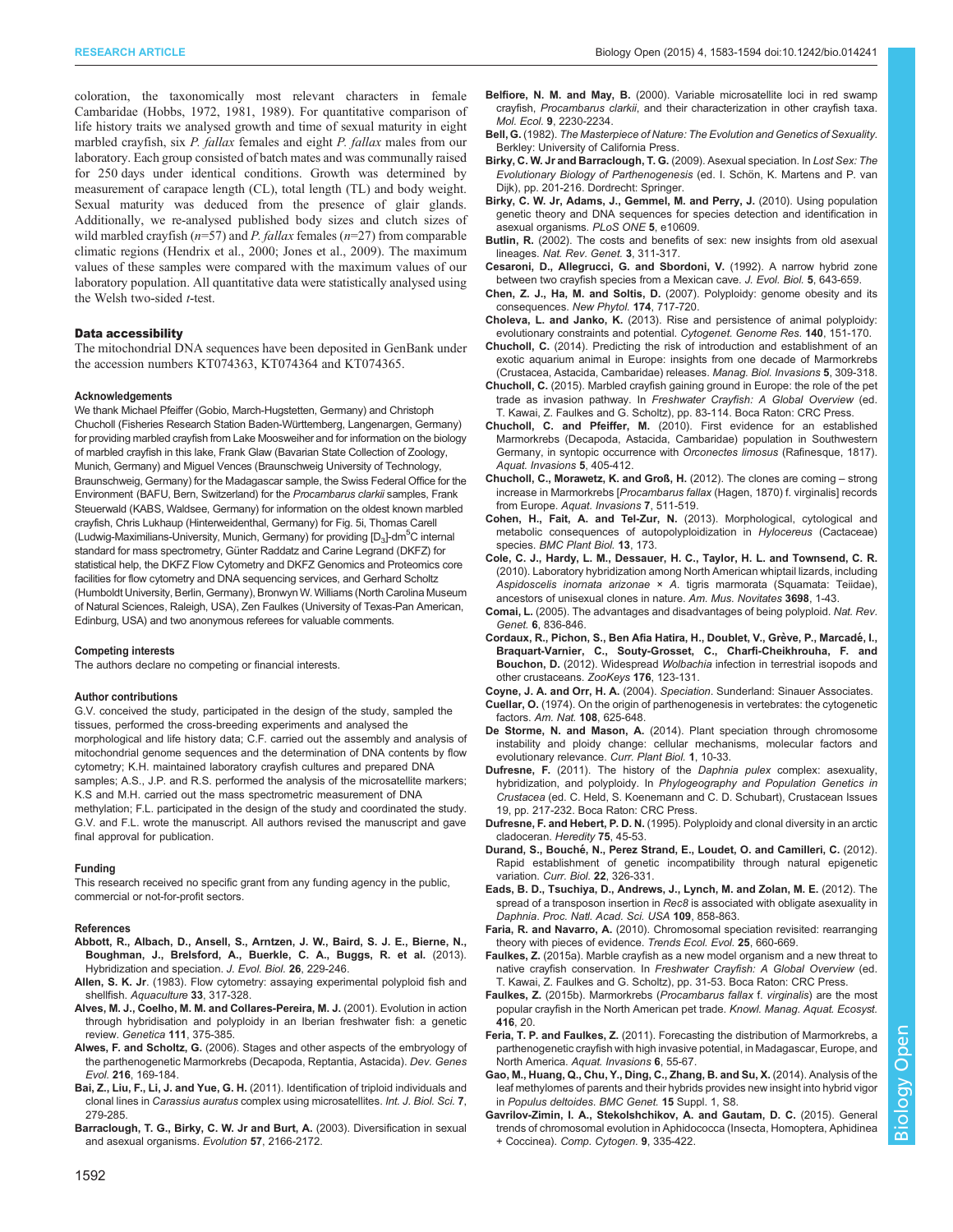- <span id="page-10-0"></span>Gherardi, F. (2002). Behaviour. In Biology of Freshwater Crayfish (ed. D. M. Holdich), pp. 258-290. Oxford: Blackwell Science.
- [Hahn, C., Bachmann, L. and Chevreux, B.](http://dx.doi.org/10.1093/nar/gkt371) (2013). Reconstructing mitochondrial [genomes directly from genomic next-generation sequencing reads](http://dx.doi.org/10.1093/nar/gkt371) – a baiting and [iterative mapping approach.](http://dx.doi.org/10.1093/nar/gkt371) Nucleic Acids Res. 41, e129.
- Hebert, P. D. N. and Finston, T. L. [\(2001\). Macrogeographic patterns of breeding](http://dx.doi.org/10.1046/j.1365-2540.2001.00885.x) system diversity in the Daphnia pulex [group from the United States and Mexico.](http://dx.doi.org/10.1046/j.1365-2540.2001.00885.x) Heredity 87[, 153-161.](http://dx.doi.org/10.1046/j.1365-2540.2001.00885.x)
- [Heethoff, M., Domes, K., Laumann, M., Maraun, M., Norton, R. A. and Scheu, S.](http://dx.doi.org/10.1111/j.1420-9101.2006.01183.x) [\(2007\). High genetic divergences indicate ancient separation of parthenogenetic](http://dx.doi.org/10.1111/j.1420-9101.2006.01183.x) [lineages of the oribatid mite](http://dx.doi.org/10.1111/j.1420-9101.2006.01183.x) Platynothrus peltifer (Acari, Oribatida). J. Evol. Biol. 20[, 392-402.](http://dx.doi.org/10.1111/j.1420-9101.2006.01183.x)
- Hendrix, A. N. and Loftus, W. F. [\(2000\). Distribution and relative abundance of the](http://dx.doi.org/10.1672/0277-5212(2000)020[0194:DARAOT]2.0.CO;2) crayfishes [Procambarus alleni](http://dx.doi.org/10.1672/0277-5212(2000)020[0194:DARAOT]2.0.CO;2) (Faxon) and Procambarus fallax (Hagen) in [Southern Florida.](http://dx.doi.org/10.1672/0277-5212(2000)020[0194:DARAOT]2.0.CO;2) Wetlands 20, 194-199.
- Hendrix, A. N., Armstrong, D. and Grue, C. (2000). Everglades Crayfish Final Report. South Florida Ecosystem Restoration Program, RES97–9. Washington: U.S. Department of the Interior, National Park Service.
- [Henry, L., Schwander, T. and Crespi, B. J.](http://dx.doi.org/10.1093/molbev/msr237) (2012). Deleterious mutation [accumulation in asexual](http://dx.doi.org/10.1093/molbev/msr237) Timema stick insects. Mol. Biol. Evol. 29, 401-408.
- Hobbs, H. H. Jr. (1942). The crayfishes of Florida. Univ. Florida Publ. Biol. Sci. Ser. 3(2), 1-179.
- Hobbs, H. H. Jr. (1972). Crayfishes (Astacidae) of North and Middle America. Biota of Freshwater Ecosystems. Identification Manual 9. Washington, DC: Environmental Protection Agency.
- Hobbs, H. H. Jr[. \(1981\). The crayfishes of Georgia.](http://dx.doi.org/10.5479/si.00810282.318) Smithson. Contrib. Zool. 318, [1-549.](http://dx.doi.org/10.5479/si.00810282.318)
- Hobbs, H. H. Jr[. \(1989\). An illustrated checklist of the American crayfishes](http://dx.doi.org/10.5479/si.00810282.480) [\(Decapoda: Astacidae, Cambaridae, and Parastacidae\).](http://dx.doi.org/10.5479/si.00810282.480) Smithson. Contrib. Zool. 480[, 1-236.](http://dx.doi.org/10.5479/si.00810282.480)
- Jaenisch, R. and Bird, A. [\(2003\). Epigenetic regulation of gene expression: how](http://dx.doi.org/10.1038/ng1089) [the genome integrates intrinsic and environmental signals.](http://dx.doi.org/10.1038/ng1089) Nat. Genet. 33 Suppl., [245-254.](http://dx.doi.org/10.1038/ng1089)
- [Jones, J. P. G., Rasamy, J. R., Harvey, A., Toon, A., Oidtmann, B.,](http://dx.doi.org/10.1007/s10530-008-9334-y) [Randrianarison, M. H., Raminosoa, N. and Ravoahangimalala, O. R.](http://dx.doi.org/10.1007/s10530-008-9334-y) (2009). [The perfect invader: a parthenogenic crayfish poses a new threat to Madagascar](http://dx.doi.org/10.1007/s10530-008-9334-y)'s [freshwater biodiversity.](http://dx.doi.org/10.1007/s10530-008-9334-y) Biol. Invasions 11, 1475-1482.
- [Kawai, T., Scholtz, G., Morioka, S., Ramanamandimby, F., Lukhaup, C. and](http://dx.doi.org/10.1651/08-3125.1) Hanamura, Y. [\(2009\). Parthenogenetic alien crayfish \(Decapoda: Cambaridae\)](http://dx.doi.org/10.1651/08-3125.1) [spreading in Madagascar.](http://dx.doi.org/10.1651/08-3125.1) J. Crust. Biol. 29, 562-567.
- [Keller, N. S., Pfeiffer, M., Roessink, I., Schulz, R. and Schrimpf, A.](http://dx.doi.org/10.1051/kmae/2014032) (2014). First [evidence of crayfish plague agent in populations of the marbled crayfish](http://dx.doi.org/10.1051/kmae/2014032) (Procambarus fallax forma virginalis). [Knowl. Manag. Aquat. Ecosyst.](http://dx.doi.org/10.1051/kmae/2014032) 414, 15.
- Kellner, S., Ochel, A., Thü[ring, K., Spenkuch, F., Neumann, J., Sharma, S.,](http://dx.doi.org/10.1093/nar/gku733) [Entian, K.-D., Schneider, D. and Helm, M.](http://dx.doi.org/10.1093/nar/gku733) (2014). Absolute and relative [quantification of RNA modifications](http://dx.doi.org/10.1093/nar/gku733) via biosynthetic isotopomers. Nucleic Acids Res. 42[, e142.](http://dx.doi.org/10.1093/nar/gku733)
- King, M. (1993). Species Evolution: The Role of Chromosome Change. Cambridge: Cambridge University Press.
- [Krois, N. R., Cherukuri, A., Puttagunta, N. and Neiman, M.](http://dx.doi.org/10.1098/rsbl.2013.0422) (2013). Higher rate of [tissue regeneration in polyploid asexual versus diploid sexual freshwater snails.](http://dx.doi.org/10.1098/rsbl.2013.0422) Biol. Lett. 9[, 20130422.](http://dx.doi.org/10.1098/rsbl.2013.0422)
- Lafon-Placette, C. and Köhler, C. [\(2015\). Epigenetic mechanisms of postzygotic](http://dx.doi.org/10.1016/j.pbi.2014.10.006) [reproductive isolation in plants.](http://dx.doi.org/10.1016/j.pbi.2014.10.006) Curr. Opin. Plant Biol. 23, 39-44.
- Langmead, B. and Salzberg, S. L. [\(2012\). Fast gapped-read alignment with Bowtie](http://dx.doi.org/10.1038/nmeth.1923) 2. [Nat. Methods](http://dx.doi.org/10.1038/nmeth.1923) 9, 357-359.
- [Lavania, U. C., Srivastava, S., Lavania, S., Basu, S., Misra, N. K. and Mukai, Y.](http://dx.doi.org/10.1111/j.1365-313X.2012.05006.x) [\(2012\). Autopolyploidy differentially influences body size in plants, but facilitates](http://dx.doi.org/10.1111/j.1365-313X.2012.05006.x) [enhanced accumulation of secondary metabolites, causing increased cytosine](http://dx.doi.org/10.1111/j.1365-313X.2012.05006.x) [methylation.](http://dx.doi.org/10.1111/j.1365-313X.2012.05006.x) Plant J. 71, 539-549.
- Leggatt, R. A. and Iwama, G. K. [\(2003\). Occurrence of polyploidy in the fishes.](http://dx.doi.org/10.1023/B:RFBF.0000033049.00668.fe) Rev. [Fish Biol. Fisheries](http://dx.doi.org/10.1023/B:RFBF.0000033049.00668.fe) 13, 237-246.
- Levin, D. A. (2002). The Role of Chromosomal Change in Plant Evolution. New York: Oxford University Press.
- [Li, H., Handsaker, B., Wysoker, A., Fennell, T., Ruan, J., Homer, N., Marth, G.,](http://dx.doi.org/10.1093/bioinformatics/btp352) [Abecasis, G., Durbin, R. and 1000 Genome Project DataProcessing](http://dx.doi.org/10.1093/bioinformatics/btp352) Subgroup[. \(2009\). The Sequence Alignment/Map format and SAMtools.](http://dx.doi.org/10.1093/bioinformatics/btp352) [Bioinformatics](http://dx.doi.org/10.1093/bioinformatics/btp352) 25, 2078-2079.
- [Li, A., Hu, B.-Q., Xue, Z.-Y., Chen, L., Wang, W.-X., Song, W.-Q., Chen, C.-B. and](http://dx.doi.org/10.1007/s11105-010-0280-3) Wang, C.-G. [\(2011\). DNA methylation in genomes of several annual herbaceous](http://dx.doi.org/10.1007/s11105-010-0280-3) [and woody perennial plants of varying ploidy as detected by MSAP.](http://dx.doi.org/10.1007/s11105-010-0280-3) Plant. Mol. Biol. Rep. 29[, 784-793.](http://dx.doi.org/10.1007/s11105-010-0280-3)
- Little, T. J. and Hebert, P. D. N. [\(1997\). Clonal diversity in high arctic ostracodes.](http://dx.doi.org/10.1007/s000360050020) [J. Evol. Biol.](http://dx.doi.org/10.1007/s000360050020) 10, 233-252.
- Lyko, F. and Maleszka, R. [\(2011\). Insects as innovative models for functional](http://dx.doi.org/10.1016/j.tig.2011.01.003) [studies of DNA methylation.](http://dx.doi.org/10.1016/j.tig.2011.01.003) Trends Genet. 27, 127-131.
- Mallet, J. [\(2007\). Hybrid speciation.](http://dx.doi.org/10.1038/nature05706) Nature 446, 279-283.
- Mark Welch, D. B. and Meselson, M. [\(2000\). Evidence for the evolution of bdelloid](http://dx.doi.org/10.1126/science.288.5469.1211) [rotifers without sexual reproduction or genetic exchange.](http://dx.doi.org/10.1126/science.288.5469.1211) Science 288, [1211-1215.](http://dx.doi.org/10.1126/science.288.5469.1211)
- Mark Welch, D. B., Ricci, C. and Meselson, M. (2009). Bdelloid rotifers: progress in understanding the success of an evolutionary scandal. In Lost Sex: The Evolutionary Biology of Parthenogenesis (ed. I. Schön, K. Martens and P. van Dijk), pp. 259-280. Dordrecht: Springer.
- Martin, P. (2015). Parthenogenesis: mechanisms, evolution, and its relevance to the role of marbled crayfish as model organism and potential invader. In Freshwater Crayfish: A Global Overview (ed. T. Kawai, Z. Faulkes and G. Scholtz), pp. 63-82. Boca Raton: CRC Press.
- [Martin, P., Kohlmann, K. and Scholtz, G.](http://dx.doi.org/10.1007/s00114-007-0260-0) (2007). The parthenogenetic [Marmorkrebs \(marbled crayfish\) produces genetically uniform offspring.](http://dx.doi.org/10.1007/s00114-007-0260-0) [Naturwissenschaften](http://dx.doi.org/10.1007/s00114-007-0260-0) 94, 843-846.
- Martin, P., Dorn, N. J., Kawai, T., van der Heiden, C. and Scholtz, G. (2010). The enigmatic Marmorkrebs (marbled crayfish) is the parthenogenetic form of Procambarus fallax (Hagen, 1870). Contrib. Zool. 79, 107-118.
- Martin, P., Thonagel, S. and Scholtz, G. (2015). The parthenogenetic Marmorkrebs (Malacostraca: Decapoda: Cambaridae) is a triploid organism. J. Zool. Syst. Evol. Res. (in press).
- Mayr, E. (1963). Animal Species and Evolution. Cambridge: Harvard University **Press**
- Mayr, E. [\(1996\). What is a species, and what is not?](http://dx.doi.org/10.1086/289912) Philos. Sci. 63, 262-277.
- Minelli, A. [\(2015\). Grand challenges in evolutionary developmental biology.](http://dx.doi.org/10.3389/fevo.2014.00085) Front. [Ecol. Evol.](http://dx.doi.org/10.3389/fevo.2014.00085) 2, 85.
- Moczek, A. P. [\(2009\). The origin and diversification of complex traits through micro](http://dx.doi.org/10.1016/S0070-2153(09)01006-0)[and macroevolution of development: insights from horned beetles.](http://dx.doi.org/10.1016/S0070-2153(09)01006-0) Curr. Top. Dev. Biol. 86[, 135-162.](http://dx.doi.org/10.1016/S0070-2153(09)01006-0)
- Neiman, M., Jokela, J. and Lively, C. M. [\(2005\). Variation in asexual lineage age in](http://dx.doi.org/10.1111/j.0014-3820.2005.tb01064.x) [Potamopyrgus antipodarum](http://dx.doi.org/10.1111/j.0014-3820.2005.tb01064.x), a New Zealand snail. Evolution 59, 1945-1952.
- [Neiman, M., Hehman, G., Miller, J. T., Logsdon, J. M. Jr and Taylor, D. R.](http://dx.doi.org/10.1093/molbev/msp300) (2010). [Accelerated mutation accumulation in asexual lineages of a freshwater snail.](http://dx.doi.org/10.1093/molbev/msp300) Mol. Biol. Evol. 27[, 954-963.](http://dx.doi.org/10.1093/molbev/msp300)
- [Neiman, M., Paczesniak, D., Soper, D. M., Baldwin, A. T. and Hehman, G.](http://dx.doi.org/10.1111/j.1558-5646.2011.01360.x) (2011). [Wide variation in ploidy level and genome size in a New Zealand freshwater snail](http://dx.doi.org/10.1111/j.1558-5646.2011.01360.x) [with coexisting sexual and asexual lineages.](http://dx.doi.org/10.1111/j.1558-5646.2011.01360.x) Evolution 65, 3202-3216.
- Neiman, M. and Schwander, T. [\(2011\). Using parthenogenetic lineages to identify](http://dx.doi.org/10.1007/s11692-011-9113-z) [advantages of sex.](http://dx.doi.org/10.1007/s11692-011-9113-z) Evol. Biol. 38, 115-123.
- [Parisod, C., Holderegger, R. and Brochmann, C.](http://dx.doi.org/10.1111/j.1469-8137.2009.03142.x) (2010). Evolutionary [consequences of autopolyploidy.](http://dx.doi.org/10.1111/j.1469-8137.2009.03142.x) New Phytol. 186, 5-17.
- [Perry, W. L., Feder, J. L., Dwyer, G. and Lodge, D. M.](http://dx.doi.org/10.1111/j.0014-3820.2001.tb00635.x) (2001a). Hybrid zone [dynamics and species replacement between](http://dx.doi.org/10.1111/j.0014-3820.2001.tb00635.x) Orconectes crayfishes in a northern [Wisconsin lake.](http://dx.doi.org/10.1111/j.0014-3820.2001.tb00635.x) Evolution 55, 1153-1166.
- [Perry, W. L., Feder, J. L. and Lodge, D. M.](http://dx.doi.org/10.1046/j.1523-1739.2001.00019.x) (2001b). Implications of hybridization [between introduced and resident](http://dx.doi.org/10.1046/j.1523-1739.2001.00019.x) Orconectes crayfishes. Conserv. Biol. 15, [1656-1666.](http://dx.doi.org/10.1046/j.1523-1739.2001.00019.x)
- Piferrer, F., Beaumont, A., Falguière, J.-C., Flajšhans, M., Haffray, P. and Colombo, L. [\(2009\). Polyploid fish and shellfish: production, biology and](http://dx.doi.org/10.1016/j.aquaculture.2009.04.036) [applications to aquaculture for performance improvement and genetic](http://dx.doi.org/10.1016/j.aquaculture.2009.04.036) [containment.](http://dx.doi.org/10.1016/j.aquaculture.2009.04.036) Aquaculture 293, 125-156.
- Reynolds, J. D. (2002). Growth and reproduction. In Biology of Freshwater Crayfish (ed. D. M. Holdich), pp. 152-191. Oxford: Blackwell Science.
- Rubinoff, D. and Le Roux, J. J. [\(2008\). Evidence of repeated and independent](http://dx.doi.org/10.1371/journal.pone.0004035) [saltational evolution in a peculiar genus of sphinx moths \(](http://dx.doi.org/10.1371/journal.pone.0004035)Proserpinus: [Sphingidae\).](http://dx.doi.org/10.1371/journal.pone.0004035) PLoS ONE 3, e4035.
- Sax, D. F. and Brown, J. H. [\(2000\). The paradox of invasion.](http://dx.doi.org/10.1046/j.1365-2699.2000.00217.x) Global Ecol. Biogeogr. 9[, 363-371.](http://dx.doi.org/10.1046/j.1365-2699.2000.00217.x)
- Scholtz, G. (2015). Happy birthday! The first decade of Marmorkrebs research results and perspectives. In Freshwater Crayfish: A Global Overview (ed. T. Kawai, Z. Faulkes and G. Scholtz), pp. 3-12. Boca Raton: CRC Press.
- [Scholtz, G., Braband, A., Tolley, L., Reimann, A., Mittmann, B., Lukhaup, C.,](http://dx.doi.org/10.1038/421806a) Steuerwald, F. and Vogt, G. [\(2003\). Ecology: Parthenogenesis in an outsider](http://dx.doi.org/10.1038/421806a) [crayfish.](http://dx.doi.org/10.1038/421806a) Nature 421, 806.
- Schön, I., Rossetti, G. and Martens, K. (2009). Darwinulid ostracods: ancient asexual scandals or scandalous gossip? In Lost Sex: The Evolutionary Biology of Parthenogenesis (ed. I. Schön, K. Martens and P. van Dijk), pp. 217-240. Dordrecht: Springer.
- Schö[n, I., Pinto, R. L., Halse, S., Smith, A. J., Martens, K. and Birky, C. W. Jr](http://dx.doi.org/10.1371/journal.pone.0039844). [\(2012\). Cryptic species in putative ancient asexual darwinulids \(Crustacea,](http://dx.doi.org/10.1371/journal.pone.0039844) Ostracoda)[. PLoS ONE](http://dx.doi.org/10.1371/journal.pone.0039844) 7, e39844.
- Schwander, T. and Crespi, B. J. [\(2009\). Multiple direct transitions from sexual](http://dx.doi.org/10.1111/j.1558-5646.2008.00524.x) [reproduction to apomictic parthenogenesis in](http://dx.doi.org/10.1111/j.1558-5646.2008.00524.x) Timema stick insects. Evolution 63[, 84-103.](http://dx.doi.org/10.1111/j.1558-5646.2008.00524.x)
- [Schwander, T., Henry, L. and Crespi, B. J.](http://dx.doi.org/10.1016/j.cub.2011.05.026) (2011). Molecular evidence for ancient asexuality in Timema [stick insects.](http://dx.doi.org/10.1016/j.cub.2011.05.026) Curr. Biol. 21, 1129-1134.
- [Seitz, R., Vilpoux, K., Hopp, U., Harzsch, S. and Maier, G.](http://dx.doi.org/10.1002/jez.a.143) (2005). Ontogeny of the [Marmorkrebs \(marbled crayfish\): a parthenogenetic crayfish with unknown origin](http://dx.doi.org/10.1002/jez.a.143) [and phylogenetic position.](http://dx.doi.org/10.1002/jez.a.143) J. Exp. Zool. 303A, 393-405.
- [Sellars, M. J., Degnan, B. M. and Preston, N. P.](http://dx.doi.org/10.1016/j.aquaculture.2006.02.052) (2006). Production of triploid Kuruma shrimp, Marsupenaeus (Penaeus) japonicus [\(Bate\) nauplii through](http://dx.doi.org/10.1016/j.aquaculture.2006.02.052) [inhibition of polar body I, or polar body I and II extrusion using 6](http://dx.doi.org/10.1016/j.aquaculture.2006.02.052) [dimethylaminopurine.](http://dx.doi.org/10.1016/j.aquaculture.2006.02.052) Aquaculture 256, 337-345.